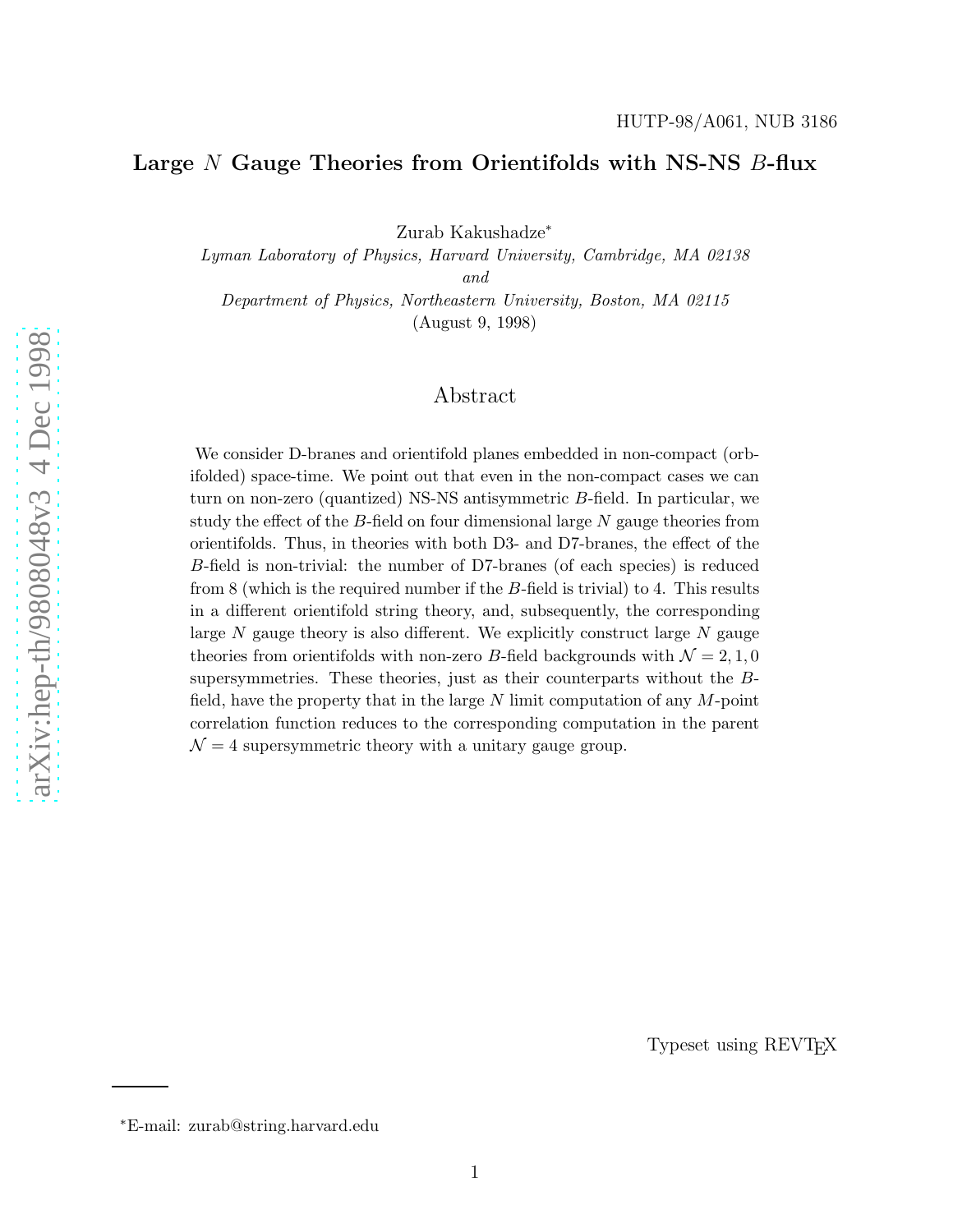#### I. INTRODUCTION

Recently large N gauge theories have attracted a great deal of attention. This was motivated by the AdS/CFT correspondence[[1\]](#page-21-0). One of the implications of these developments was a set of conjectures proposed in[[2](#page-21-0),[3\]](#page-21-0) which state that certain gauge theories with  $\mathcal{N} = 0, 1$  supersymmetries are (super)conformal. These gauge theories are constructed by starting from a  $U(N)$  gauge theory with  $\mathcal{N} = 4$  space-time supersymmetry in four dimensions,and orbifolding by a finite discrete subgroup  $\Gamma$  of the R-symmetry group  $Spin(6)$  [[3\]](#page-21-0). These conjectures were shown at one-loop level for  $\mathcal{N} = 0$  theories [\[2](#page-21-0),[3](#page-21-0)], and to two loops for  $\mathcal{N} = 1$  theories using ordinary field theory techniques [\[3\]](#page-21-0).

In the subsequent development [\[4\]](#page-21-0) these conjectures were shown to be correct to all loop ordersin the large N limit of 't Hooft [[5\]](#page-21-0). The key observation in [\[4\]](#page-21-0) is the following. The above gauge theories can be obtained in the  $\alpha' \to 0$  limit of Type IIB string theory with N parallel D3-branes with the space transverse to the D-branes being  $\mathbb{R}^6/\Gamma$ . The gauge theory living in the world-volume of the D3-branes arises as a low energy effective field theory of oriented open strings that start and end on the D-branes. The 't Hooft's large N limit then corresponds to taking the limit  $N \to \infty$  with  $\lambda = N\lambda_s$  fixed, where  $\lambda_s$  is the Type IIB string coupling. In this context a world-sheet with g handles (corresponding to closed string loops) and b boundaries (corresponding to D-branes) is weighted with

$$
(N\lambda_s)^b \lambda_s^{2g-2} = \lambda^{2g-2+b} N^{-2g+2} . \tag{1}
$$

With the identification  $\lambda_s = g_{YM}^2$  we arrive at precisely the large N expansion in the sense of 't Hooft (provided that the effective coupling  $\lambda$  is fixed at a weak coupling value)<sup>1</sup>.

In[[4](#page-21-0)] the above idea was applied to prove that four dimensional gauge theories (including the cases with no supersymmetry) considered in [\[2,3](#page-21-0)] are conformal to all orders in perturbation theory in the large N limit. The ultraviolet finiteness of string theory (that is, one-loop tadpole cancellation conditions) was shown to imply that the resulting (non-Abelian) gauge theorieswhere conformal in the large N limit (in all loop orders). Moreover, in [[4\]](#page-21-0) it was also proven that computation of any correlation function in these theories in the large N limit reduces to the corresponding computation in the parent  $\mathcal{N}=4$  supersymmetric gauge theory.

The work in [\[4](#page-21-0)] was generalized in[[7\]](#page-21-0) where the setup was Type IIB string theory with D3-branes as well as orientifold planes embedded in the orbifolded space-time. (In certain cases string consistency also requires presence of D7-branes.) This corresponds to Type IIB orientifolds. Introducing orientifold planes is necessary to obtain  $SO$  and  $Sp$  gauge groups (without orientifold planes the gauge group is always unitary), and also allows for additional variety in possible matter content. The presence of orientifold planes changes the possible topologies of the world-sheet. Now we can have a world-sheet with b boundaries,  $c$  cross-caps (corresponding to orientifold planes), and  $q$  handles. Such a world-sheet is weighted with

$$
(N\lambda_s)^b \lambda_s^c \lambda_s^{2g-2} = \lambda^{2g-2+b+c} N^{-c-2g+2} . \tag{2}
$$

<sup>&</sup>lt;sup>1</sup>A similar expansion was discussed by Witten [\[6\]](#page-21-0) for the case of three dimensional Chern-Simons gauge theory where the boundaries of the string world-sheet are "topological" D-branes.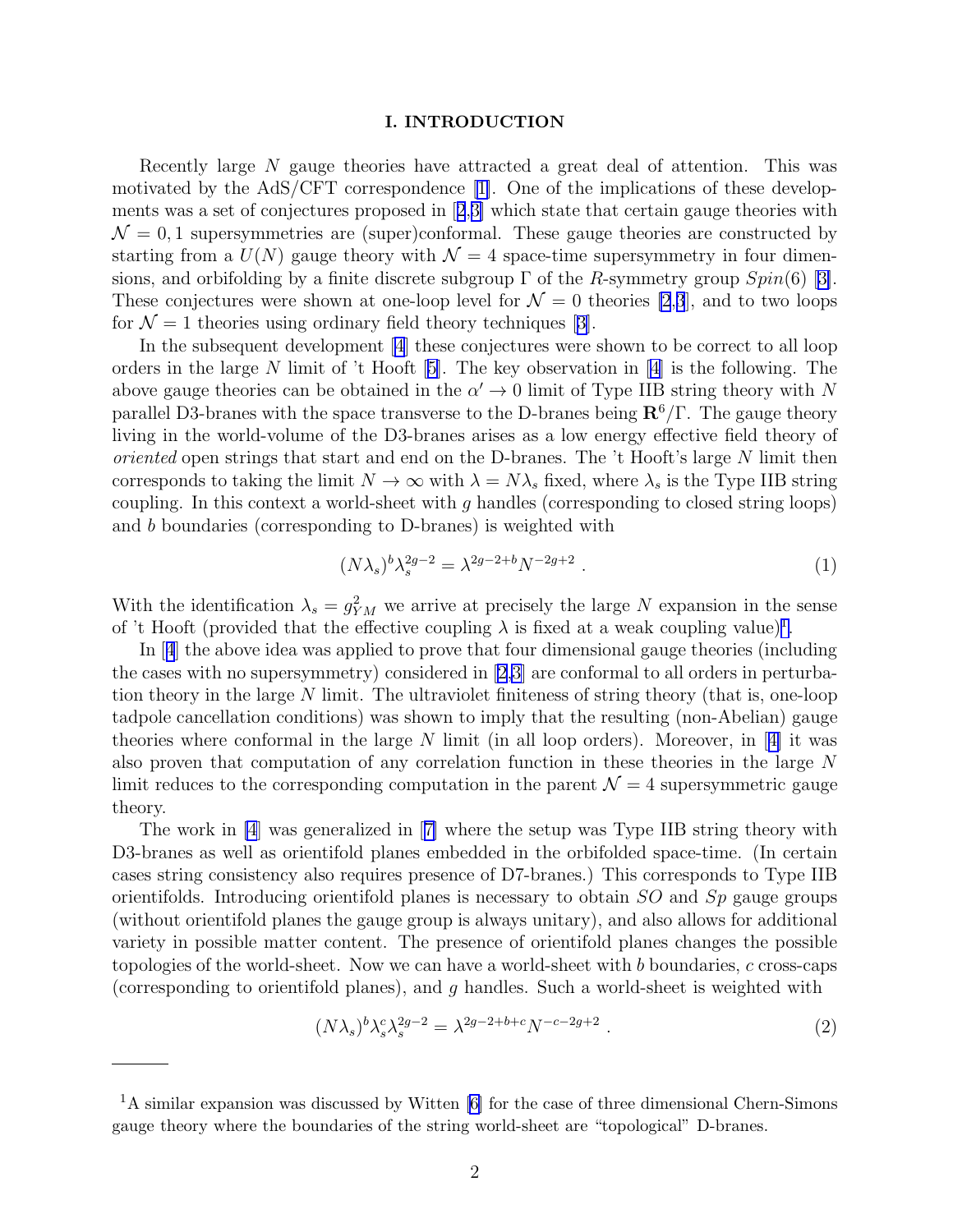Note that addition of a cross-cap results in a diagram suppressed by an additional power of  $N$ , so that in the large  $N$  limit the cross-cap contributions are subleading. In fact, in[[7\]](#page-21-0) it was shown that for string vacua which are perturbatively consistent (that is, the tadpoles cancel) calculations of correlation functions in  $\mathcal{N}$  < 4 gauge theories reduce to the corresponding calculations in the parent  $\mathcal{N} = 4$  oriented theory. This holds not only for finite (in the large N limit) gauge theories but also for the gauge theories which are not conformal. (In the latter case the gauge coupling running was shown to be suppressed in the large  $N$  limit.) Here we note that the power of string perturbation techniques is an invaluable tool in proving such statements<sup>2</sup>.

One distinguishing feature of large  $N$  gauge theories obtained via orientifolds is that the number of possibilities which possess well defined world-sheet expansion (that is, are perturbative from the orientifold viewpoint) is rather limited. This might appear surprising at the first sight, since naively one might expect that any choice of the orbifold group  $\Gamma \subset Spin(6)$  should lead to a consistent world-sheet theory. As was recently discussed at length in[[9](#page-21-0)], in most cases orientifolds contain non-perturbative sectors (arising from D-branes wrapping various collapsed two-cycles at orbifold singularities) which have no world-sheet description. In [\[10](#page-21-0)] these conclusions were confirmed in the context of large  $N$ gauge theories from orientifolds. This provides a very non-trivial check for correctness of the conclusions of [\[9\]](#page-21-0) concerning perturbative consistency of various compact orientifold models discussed in the literature.

The setup of [\[7\]](#page-21-0) corresponds to considering D-branes and orientifold planes embedded in a non-compact (orbifolded) space-time with zero NS-NS antisymmetric tensor backgrounds. Naively, it might (on the account of the space transverse to the D-branes being non-compact) appear that we cannot consider non-trivial B-field backgrounds. This is not quite so, however. In particular, the subject of this paper is precisely to study the effects of non-zero B-field backgrounds on large  $N$  gauge theories from orientifolds. Thus, we point out that even in the non-compact cases we can turn on non-zero quantized B-field which in certain cases has a non-trivial effect. More precisely, if the B-field is turned on in the directions within the world-volume of the D-branes, in the non-compact limit it has no effect on the world-volume theory. However, if the B-field is turned on in the directions transverse to the D-branes, it has the effect of reducing the corresponding tadpoles by a factor of 2. More concretely, the number of D-branes required to cancel the corresponding R-R charge is reduced by 2. Since the number of D3-branes in such theories is arbitrary, the effect of the B-field on D3-branes is immaterial. However, if we consider theories with D3- as well as D7-branes, we have a non-trivial modification due to the B-field: the number of D7-branes (of each species) is reduced from 8 (which is the required number if the B-field is trivial) to

 $2\text{In}$ [[8](#page-21-0)] the proofs of [[4\]](#page-21-0) were cast into the field theory language. This is straightforward to do once the string expansion is identified with 't Hooft's large  $N$  expansion as in [\[4\]](#page-21-0) in the case of unitary gauge theories (that is, in absence of orientifold planes). However, string theory gives much more insight than the field theory approach  $(e.g., it$  explains why the orbifold action on Chan-Paton matrices must be in an *n*-fold copy of the regular representation of the orbifold group). In the cases with orientifold planes string theory gives an insight for why the number of consistent theories of this type is so limited, whereas within the field theory this fact seems to be a bit mysterious.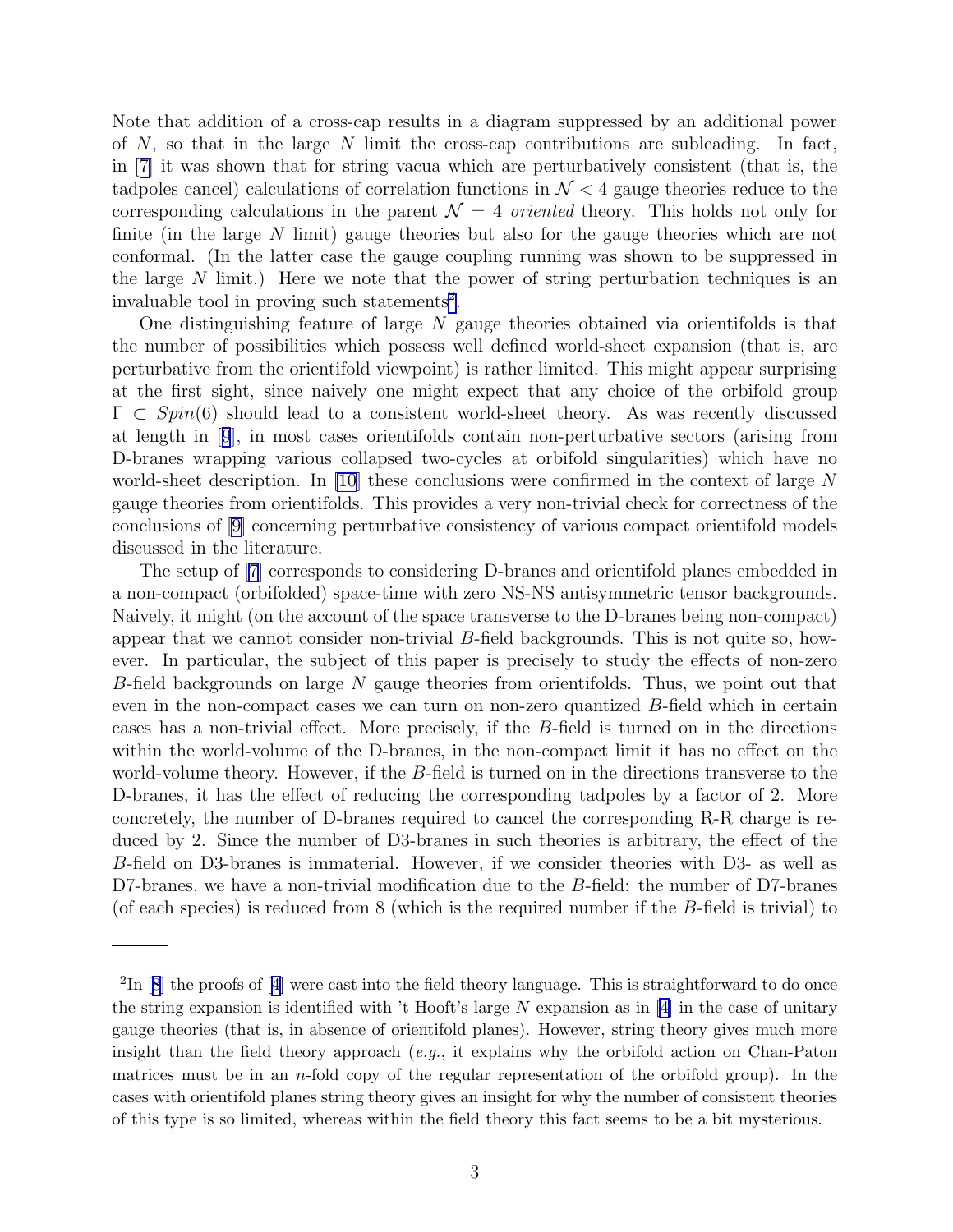4. This results in a different orientifold string theory, and, subsequently, the corresponding large  $N$  gauge theory is also different. In this paper we explicitly construct large  $N$  gauge theories from orientifolds with non-zero B-field backgrounds with  $\mathcal{N} = 2, 1, 0$  supersymmetries. These theories, just as their counterparts without the B-field, have the property that in the large N limit computation of any  $M$ -point correlation function reduces to the corresponding computation in the parent  $\mathcal{N}=4$  supersymmetric theory.

The remainder of this paper is organized as follows. In section II we review the setup of [\[7](#page-21-0)], and also its generalization[[11\]](#page-21-0) which allows to include non-supersymmetric theories. We also discuss the effect of the B-field on the D-brane theories. In sections III, IV, V, and VI we construct various large N gauge theories from orientifolds with  $\mathcal{N} = 2, 1, 0$  supersymmetries. In section VII we discuss various issues relevant for the previous discussions. In particular, we point out how the effect of the B-field can be understood from the AdS viewpoint in the context of F-theory.

### II. PRELIMINARIES

Inthis section we review the setup in  $|7|$  which leads to supersymmetric large N gauge theories from orientifolds. We also briefly review a simple generalization discussed in [\[11](#page-21-0)] that allows to consider non-supersymmetric cases as well. We then discuss the effects of turning on a non-zero  $B$ -field which lead to construction of new large  $N$  gauge theories from orientifolds discussed in this paper.

### A. Setup

Consider Type IIB string theory on  $\mathbb{C}^3/\Gamma$  where  $\Gamma \subset SU(3)(SU(2))$  so that the resulting theory has  $\mathcal{N} = 2(4)$  supersymmetry in four dimensions. In the following we will use the following notations:  $\Gamma = \{g_a | a = 1, \ldots, |\Gamma|\}$   $(g_1 = 1)$ . Consider the  $\Omega J$  orientifold of this theory, where  $\Omega$  is the world-sheet parity reversal, and J is a  $\mathbb{Z}_2$  element  $(J^2 = 1)$  acting on the complex coordinates  $z_i$   $(i = 1, 2, 3)$  on  $\mathbb{C}^3$  as follows:  $Jz_i = -Jz_i$ . The resulting theory has  $\mathcal{N} = 1(2)$  supersymmetry in four dimensions.

Note that we have an orientifold 3-plane corresponding to the  $\Omega J$  element of the orientifold group. If  $\Gamma$  has a  $\mathbb{Z}_2$  subgroup, then we also have an orientifold 7-plane. If we have an orientifold 7-plane we must introduce 8 of the corresponding D7-branes to cancel the R-R charge appropriately. (The number 8 of D7-branes is required by the corresponding tadpole cancellation conditions.) Note, however, that the number of D3-branes is not constrained (for the corresponding untwisted tadpoles automatically vanish in the non-compact case).

We need to specify the action of  $\Gamma$  on the Chan-Paton factors corresponding to the D3and D7-branes. These are given by Chan-Paton matrices which we collectively refer to as  $n^{\mu} \times n^{\mu}$  matrices  $\gamma_a^{\mu}$ , where the superscript  $\mu$  refers to the corresponding D3- or D7-branes. Note that  $\text{Tr}(\gamma_1^{\mu}) = n^{\mu}$  where  $n^{\mu}$  is the number of D-branes labelled by  $\mu$ .

At one-loop level there are three different sources for massless tadpoles: the Klein bottle, annulus, and Möbius strip amplitudes. The factorization property of string theory implies that the tadpole cancellation conditions read (see, e.g.,  $[7,12]$  $[7,12]$  $[7,12]$  for a more detailed discussion):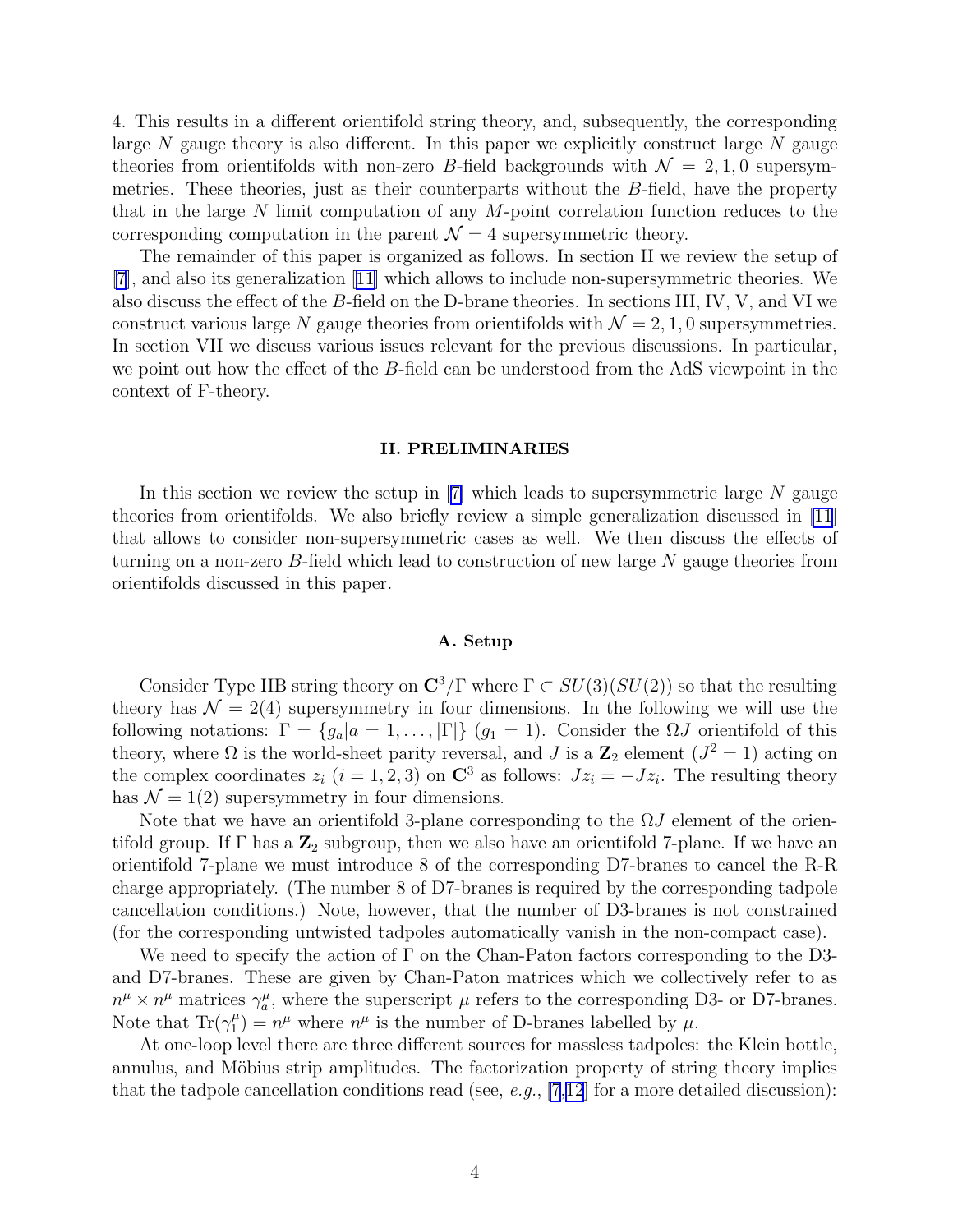$$
B_a + \sum_{\mu} C_a^{\mu} \text{Tr}(\gamma_a^{\mu}) = 0 \tag{3}
$$

<span id="page-4-0"></span>Here  $B_a$  and  $C_a^{\mu}$  are (model dependent) numerical coefficients of order 1.

In the world-volume of D3-branes there lives a four dimensional  $\mathcal{N} = 1(2)$  supersymmetric gauge theory (which is obtained in the low energy, that is,  $\alpha' \to 0$  limit). Since the number of D3-branes is unconstrained, we can consider the large N limit of this gauge theory. In [\[7](#page-21-0)] (generalizing the work in[[4\]](#page-21-0)) it was shown that, if for a given choice of the orbifold group  $\Gamma$  the world-sheet description for the orientifold is adequate, then in the large N limit (with  $\lambda = N\lambda_s$  fixed, where  $\lambda_s$  is the Type IIB string coupling) computation of any correlation function in this gauge theory is reduced to the corresponding computation in the parent  $\mathcal{N} = 4$  supersymmetric *oriented* gauge theory before orbifolding and orientifolding. In particular, the running of the gauge coupling is suppressed in the large N limit. Moreover, if

$$
\text{Tr}(\gamma_a^{\mu}) = 0 \,\forall a \neq 1 \tag{4}
$$

(that is,  $B_a = 0 \,\forall a \neq 1$ ), then the the one-loop  $\beta$ -function coefficients  $b_0$  for non-Abelian gauge theories living in world-volumes of the D3-branes vanish.

Generically, however, twisted Chan-Paton matrices are not traceless, so that the condition (4) is not satisfied. This generally leads to gauge theories with non-vanishing one-loop  $\beta$ -functions. Nonetheless, "non-finiteness" of such theories is a subleading effect in the large N limit. This is because the  $\beta$ -function coefficients grow as

$$
b_s = O(N^s) \; , \quad s = 0, 1, \dots \; , \tag{5}
$$

insteadof  $b_s = O(N^{s+1})$  (as in, say, pure  $SU(N)$  gauge theory) [[7](#page-21-0)]. These estimates for the β-function coefficients for  $b_{s>0}$  are non-trivial from the field theory point of view as they imply non-trivial cancellations between couplings (such as Yukawas) in the gauge theory. On the other hand, within string perturbation expansion these statements become obvious once we carefully consider twisted boundary conditions and tadpole cancellation[[4,7\]](#page-21-0).

### B. Discrete Torsion and Non-Supersymmetric Models

One can generalize the above discussion to include non-supersymmetric large  $N$  gauge theories from orientifolds[[11\]](#page-21-0). The main subtlety that arises here is the presence of tachyons in the twisted closed string sectors. (Note that there are no tachyons present in the open string sectors.) As we discuss in a moment, the presence of tachyons by itself does not pose a problem for the consistency of the corresponding large N theories. However, if tachyons are present in the physical closed string spectrum of the corresponding orientifold model, a priori they too contribute into the tadpoles. Moreover, the cancellation conditions for the tachyonic and massless tadpoles generically are rather different. That is, the numerical coefficients  $B_a$ and  $C_a$  in (3) corresponding to the massless and tachyonic tadpoles are generically different. This typically overconstrains the tadpole cancellation conditions, which makes it rather difficult to find tadpole free non-supersymmetric orientifolds.

There is a way around the above difficulties, however. Let  $\Gamma \subset SU(3)$  be an orbifold group such that it contains a  $\mathbb{Z}_2$  subgroup. Let the generator of this  $\mathbb{Z}_2$  subgroup be R.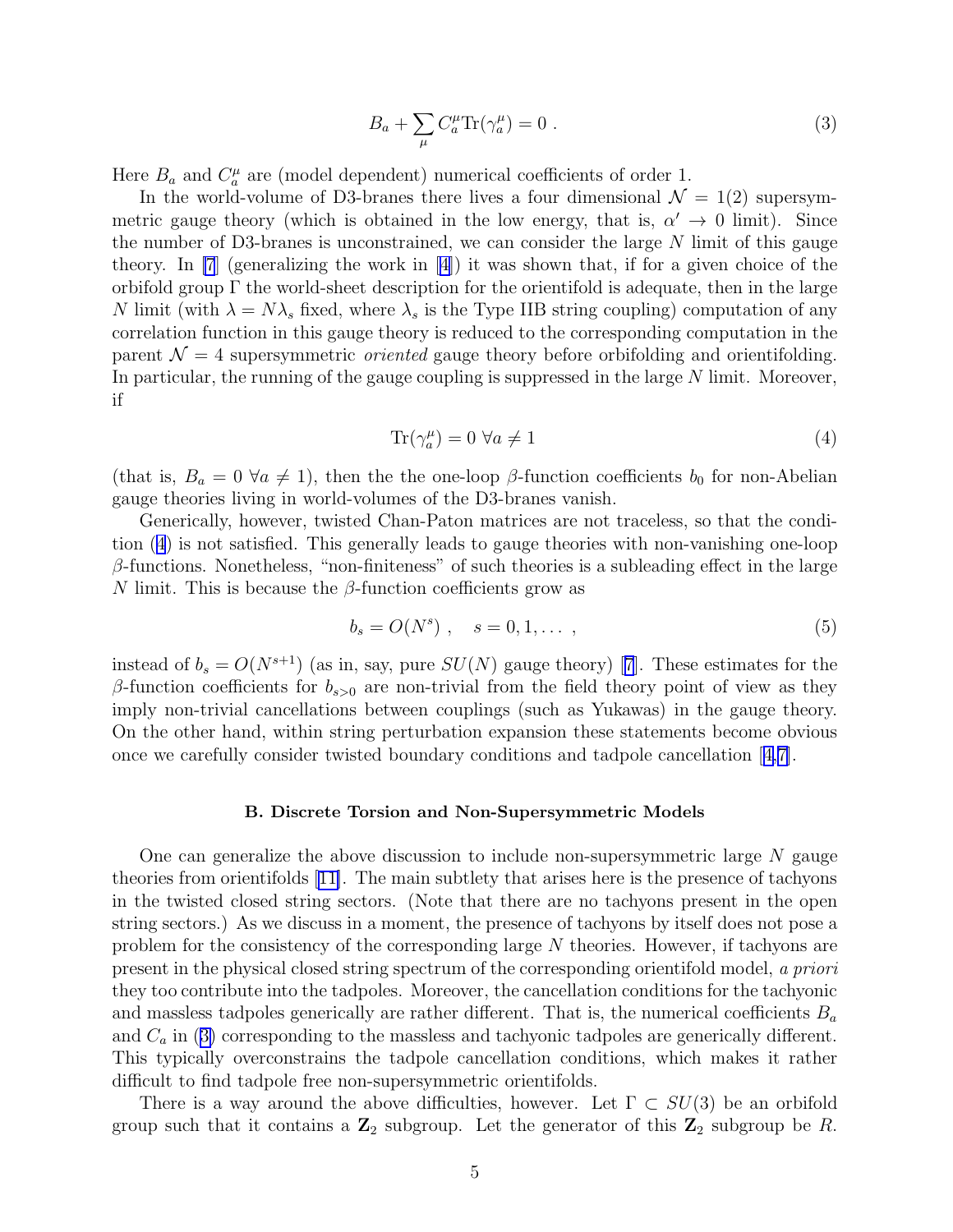Consider now the following orbifold group:  $\Gamma' = \{g'_c\}$  $a'_a|a = 1, \ldots, |\Gamma|\},\$  where the elements  $g'_{c}$  $a_a$  are the same as  $g_a$  except that R is replaced everywhere by  $R' = RT$ , where T is the generator of a  $\mathbb{Z}_2$  group corresponding to the *discrete torsion*. The action of T is defined as follows: it acts as identity in the bosonic sectors (that is, in the NS-NS and R-R closed string sectors, and in the NS open string sector), and it acts as  $-1$  in the fermionic sectors (that is, in the NS-R and R-NS closed string sectors, and in the R open string sector) when, say, acting on the ground states. Now consider Type IIB on  $\mathbb{C}^3/\Gamma'$ . Generically, in this theory all supersymmetries are broken. There are certain "exceptions", however. Thus, if  $\Gamma \approx \mathbb{Z}_2$ such that  $\Gamma \subset SU(2)$ , then inclusion of the discrete torsion does not break supersymmetry. Similarly, if  $\Gamma \approx \mathbb{Z}_2 \otimes \mathbb{Z}_2$  such that  $\Gamma \subset SU(3)$ , the number of unbroken supersymmetries is not affected by the discrete torsion. The basic reason for this is that the  $\mathbb{Z}_2$  twist is self-conjugate. On the other hand, in certain cases we can include the discrete torsion in ways slightly different from the one just described. In particular, let  $\Gamma \approx \mathbb{Z}_4$  such that  $\Gamma \subset SU(2)$ . Let g be the generator of this  $\mathbb{Z}_4$ . Next, consider the following orbifold group:  $\Gamma' = \{1, gT, g^2, g^3T\}$ . In other words, the  $\mathbb{Z}_4$  twists g and  $g^3$  (but not the corresponding  $\mathbb{Z}_2$ twist  $g^2$ ) are accompanied by the discrete torsion T. In this case we also have no unbroken supersymmetries. More generally, we can include the discrete torsion if the orbifold group Γ contains a  $\mathbb{Z}_{2^n}$  subgroup. However, the corresponding orbifold group Γ' does not always lead to non-supersymmetric theories.

Next, suppose using the above construction we have found an orbifold group Γ' such that Type IIB on  $\mathbb{C}^3/\Gamma'$  is non-supersymmetric. Then it is not difficult to show that the following statement holds. If Γ is such that the  $\Omega J$  orientifold of Type IIB on  $\mathbb{C}^3/\Gamma$  is a perturbatively well defined  $\mathcal{N} = 1$  or  $\mathcal{N} = 2$  theory (that is, all the massless tadpoles cancel, and there are no non-perturbative contributions to the massless spectrum), then in the  $\Omega J$  orientifold of Type IIB on  $\mathbb{C}^3/\Gamma'$  (which is non-supersymmetric) all the tachyonic and massless one-loop tadpoles (and, consequently, all the anomalies) automatically cancel. This is basically due to the fact that in all perturbatively well defined orientifolds the twisted Chan-Paton matrices corresponding to the sectors which become tachyonic upon adding the discrete torsion T are all traceless (in both bosonic and fermionic open loop channels, or, equivalently, in both NS-NS and R-R closed tree channels). For this reason the tachyonic tadpoles are always multiplied by zero, and, therefore, cancel. This enables one to construct anomaly free nonsupersymmetriclarge  $N$  gauge theories from orientifolds [[11](#page-21-0)]. In particular, in this paper we will generalize the construction of [\[11](#page-21-0)] (along with the construction of supersymmetric theories in [\[7](#page-21-0),[10](#page-21-0)]) to include non-trivial B-field backgrounds.

Next, we would like to comment on the consistency of non-supersymmetric theories. This is an important point since they contain tachyons. However, here we are interested in large N gauge theories in the 't Hooft limit  $N\lambda_s =$  fixed, which implies that the closed string coupling constant  $\lambda_s \to 0$  as we take N to infinity. In particular, all the world-sheets with handles (corresponding to closed string loops) as well as cross-caps (corresponding to orientifold planes) are suppressed in this limit. That is, the closed string sector decouples from the open string sector in this limit, and after taking  $\alpha' \to 0$  we can ignore the closed sting states (regardless of whether they are tachyonic or not) altogether. In other words, the string construction here is simply an efficient and fast way of obtaining a field theory result, and at the end of the day we are going to throw out all the irrelevant ingredients (such as complications in the closed string sectors due to the presence of tachyons) and keep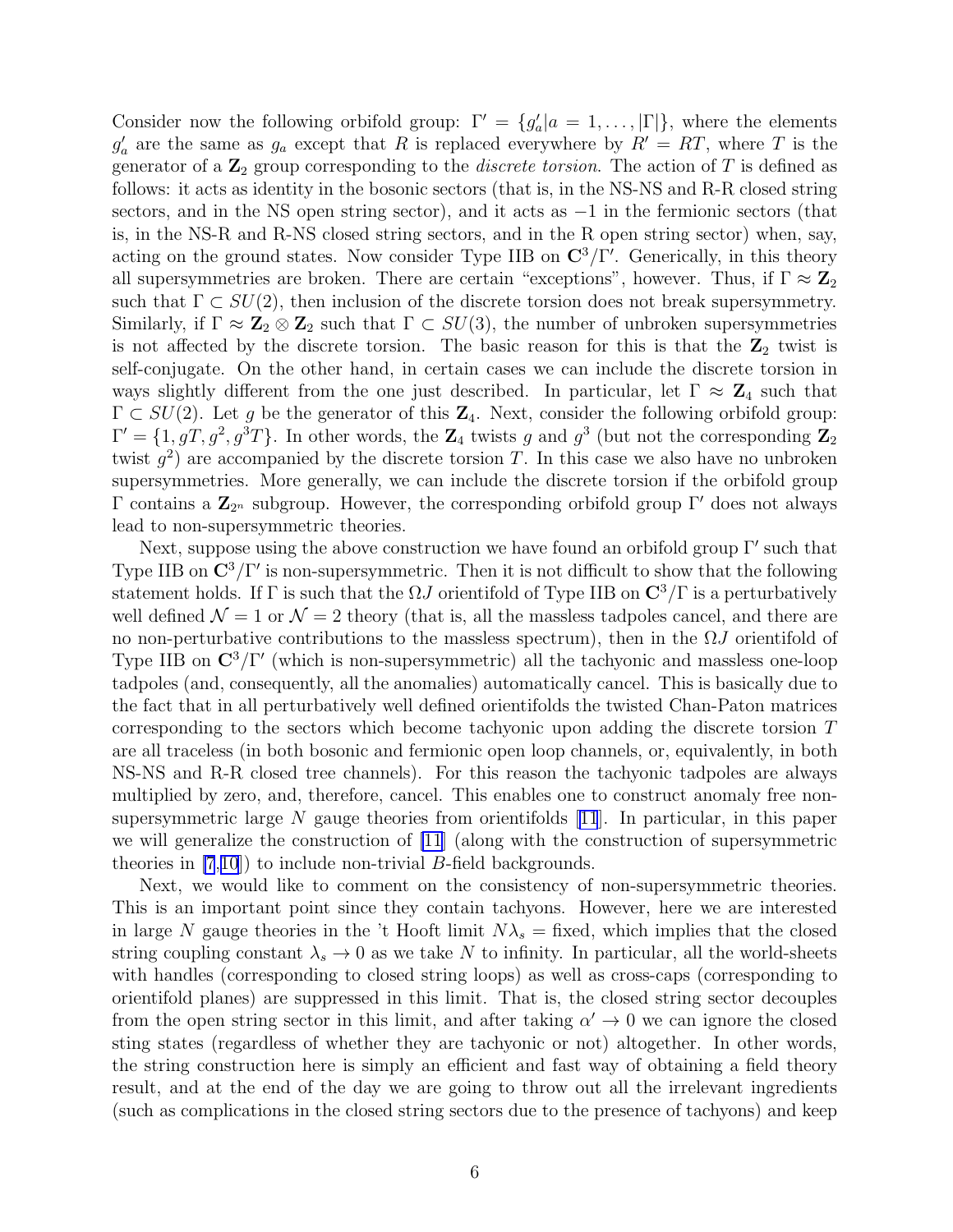only those relevant for the field theory discussion. Note that we would not be able to do the same had we considered a compact model (with a finite number of D3-branes). In this case the closed string sector does not decouple and the theory is sick due to the presence of tachyons<sup>3</sup>.

## C. Perturbative Orientifolds

The arguments of[[7](#page-21-0)] that imply the above properties of D3-brane gauge theories are intrinsically perturbative. In particular, a consistent world-sheet expansion is crucial for their validity. It is therefore important to understand the conditions for the perturbative orientifold description to be adequate.

Naively, one might expect that any choice of the orbifold group  $\Gamma \subset Spin(6)$  (note that  $Spin(6)$  is the R-symmetry group of  $\mathcal{N}=4$  gauge theory) should lead to an orientifold with well defined world-sheet expansion in terms of boundaries (corresponding to D-branes), cross-caps (corresponding to orientifold planes) and handles (corresponding to closed string loops). This is, however, not the case [\[9,10,13\]](#page-21-0). In fact, the number of choices of  $\Gamma$  for which such a world-sheet expansion is adequate is rather constrained. In particular, in [\[9,10,13](#page-21-0)] it was argued that for  $\mathcal{N} = 1$  there are only seven choices of the orbifold group leading to consistent perturbative orientifolds:  $\mathbb{Z}_2 \otimes \mathbb{Z}_2$ ,  $\mathbb{Z}_3$ ,  $\mathbb{Z}_7$ ,  $\mathbb{Z}_3 \otimes \mathbb{Z}_3$ ,  $\mathbb{Z}_6$ ,  $\mathbb{Z}_2 \otimes \mathbb{Z}_2 \otimes \mathbb{Z}_3$  [[9,10\]](#page-21-0), and $\Delta(3 \cdot 3^2)$  (the latter group is non-Abelian) [[13\]](#page-21-0). All the other orbifold groups lead to orientifolds containing sectors which are non-perturbative from the orientifold viewpoint (that is, these sectors have no world-sheet description). These sectors can be thought of as arising from D-branes wrapping various (collapsed) 2-cycles in the orbifold.

As to the  $\mathcal{N} = 2$  theories, in [\[7\]](#page-21-0) it was shown that the corresponding orientifolds are perturbatively well defined only for the following choices of the orbifold group:  $\mathbf{Z}_M$ ,  $M = 2, 3, 4, 6$ . Non-supersymmetric orientifolds with non-chiral spectra can be obtained by starting from the  $\mathcal{N} = 2$  orbifolds  $\mathbb{Z}_4$  and  $\mathbb{Z}_6$  and including the discrete torsion T as discussed in the previous subsection [\[11\]](#page-21-0). The resulting orientifolds are perturbatively well defined. To obtain chiral models, one starts from the  $\mathcal{N} = 1$  orbifolds  $\mathbb{Z}_6$  and  $\mathbb{Z}_2 \otimes \mathbb{Z}_2 \otimes \mathbb{Z}_3$ , and includes the discrete torsion  $T$ . These cases also appear to be perturbatively well defined, although the corresponding arguments are less robust than in other cases (see subsection C of section VI for more details). The above restrictions on the orbifold group will be important in the construction of consistent large N gauge theories from orientifolds with the B-flux.

### D. Effects of the B-flux

In this subsection we discuss the key effects which result by turning on a non-zero Bfield. Note that the untwisted NS-NS two-form  $B_{\mu\nu}$  is odd under the orientifold projection  $\Omega$ . This implies that the corresponding states are projected out of the closed string massless spectrum. So, naively, it might appear that we cannot have any non-trivial B-flux. This is,

<sup>3</sup> In certain cases, however, it is plausible that one might still be able to maintain at least some control over the vacuum structure.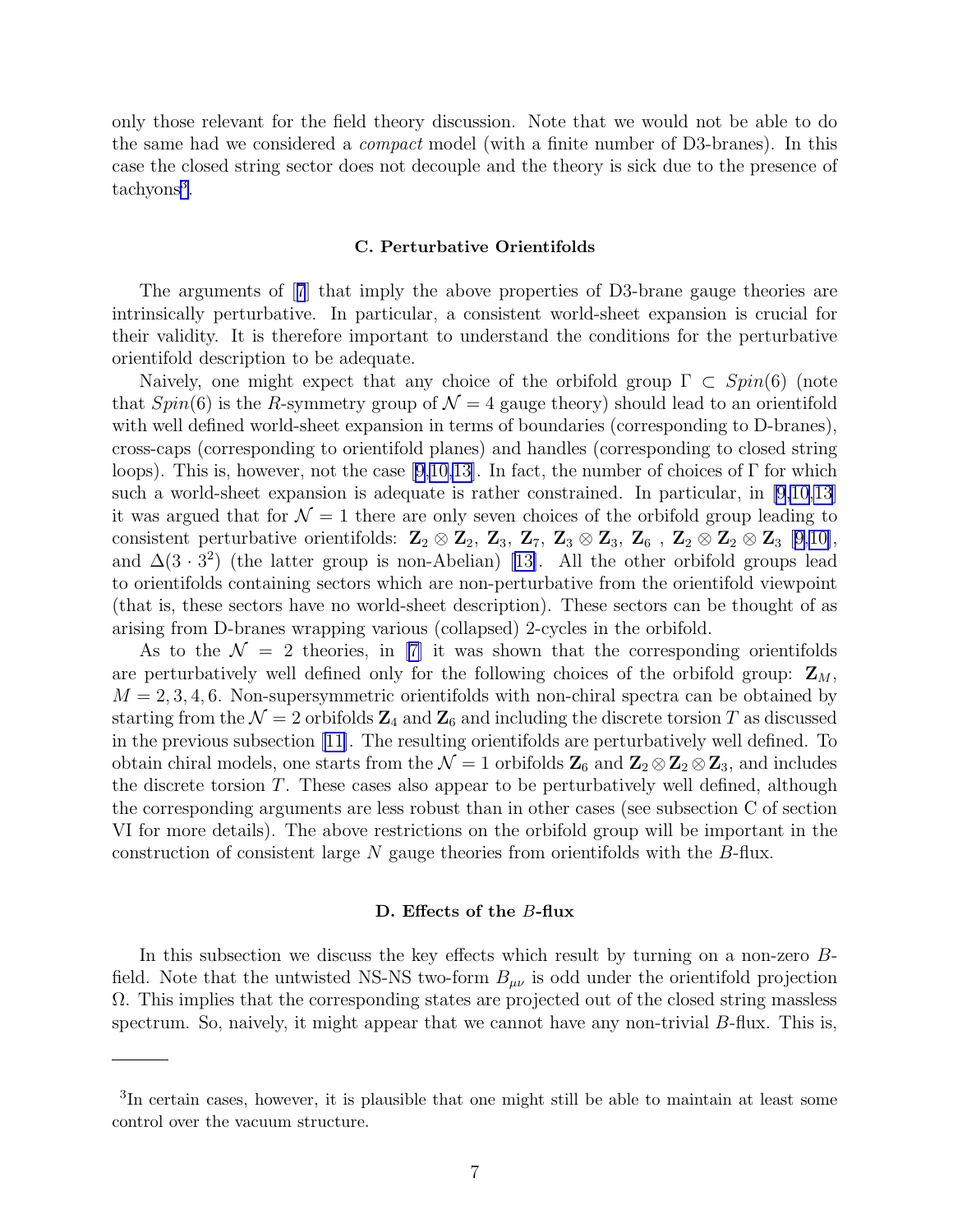however, not the case. Thus, consider for a moment compactifying some of the directions transverse to D3-branes. If we compactify more than one direction, then we can have a non-zero B-flux in those directions. To see this recall that in the compact directions  $B_{ij}$  is defined up to a unit shift:  $B_{ij} \sim B_{ij} + 1$ . With this normalization, the only two values of  $B_{ij}$  invariant under  $\Omega$  are 0 and 1/2, hence quantization of  $B_{ij}$ . Now we can consider the decompactification limit. In this limit we can have distinct vacua with  $B_{ij} = 0$  and  $B_{ij} \neq 0$ . More generally we can also consider D7-branes. We can have vacua with non-zero  $B$ -field (in the decompactification limit) which is either in the directions transverse to the D7-branes or within their world-volumes. As we discuss in a moment, there is a key difference between these two cases.

Thus, consider D7-branes in  $\mathbb{R}^{10}$ . More precisely, we need to add orientifold 7-planes to cancel the R-R charge appropriately. Now consider compactifying two of the space-like directions along the D7-branes, call them  $X^1$  and  $X^2$ , on  $T^2 \approx S^1 \otimes S^1$ , where the radii of the two circles are  $r_1$  and  $r_2$ , respectively. Let us consider the case where  $B_{12} = 0$ . In the closed string sector the left- and right-moving momenta are given by  $(a = 1, 2)$ :

$$
P_{L,R}^a = \frac{m^a}{2r_a} \pm n^a r_a \,, \tag{6}
$$

where  $m^a, n^a \in \mathbb{Z}$  are the momentum and winding numbers, respectively. Next, consider the following freely acting orbifold of this theory. Let  $S_a$  be a half winding shift in the  $X^a$ direction. In other words, the action of  $S_a$  on the left- and right-moving momenta is given by:

$$
S_a|P_L^a, P_R^a\rangle = \exp\left(\pi i(P_L^a + P_R^a)r_a\right)|P_L^a, P_R^a\rangle. \tag{7}
$$

In the untwisted sectors we have:

$$
S_a|P_L^a, P_R^a\rangle = \exp\left(\pi i m_a\right)|P_L^a, P_R^a\rangle. \tag{8}
$$

Thus, the states with even momentum numbers  $m_a$  are invariant under these twists, whereas for odd momentum number states we have corresponding  $-1$  phases under  $S_1$ ,  $S_2$ , or both.

Modular invariance of the (oriented) closed string sector requires that we add twisted sectors labeled by  $S_1$ ,  $S_2$  and  $S_1S_2$ . The corresponding left- and right-moving momenta read:

$$
P_{L,R}^a(\alpha^1, \alpha^2) = \frac{m^a}{2r_a} \pm (n^a + \frac{1}{2}\alpha^a)r_a , \qquad (9)
$$

where  $(\alpha^1, \alpha^2) = (1, 0), (\alpha^1, \alpha^2) = (0, 1)$  and  $(\alpha^1, \alpha^2) = (1, 1)$  in the  $S_1$ ,  $S_2$  and  $S_1S_2$  twisted sectors, respectively. Thus, we can use the same formula in the untwisted sector as well which is now labeled by  $(\alpha^1, \alpha^2) = (0, 0)$ . We have to define the action of the twists  $S_1$  and  $S_2$  on the twisted sector states. There are two inequivalent consistent choices here. First, we can have the same action in the twisted sectors as in the untwisted sector, that is, the action given by (7) (where we replace  $P_{L,R}^a$  by  $P_{L,R}^a(\alpha^1,\alpha^2)$ ). In this case it is not difficult to show that the resulting theory is the same as a compactification of a new torus, call it  $\tilde{T}^2$ , which factorizes into two circles with radii  $\tilde{r}^a = r^a/2$ . In other words, the  $\mathbb{Z}_2 \otimes \mathbb{Z}_2$  freely acting orbifold just results in reducing the radii of the circles by a factor of 2. As to the B-field, in this case it is still zero after orbifolding.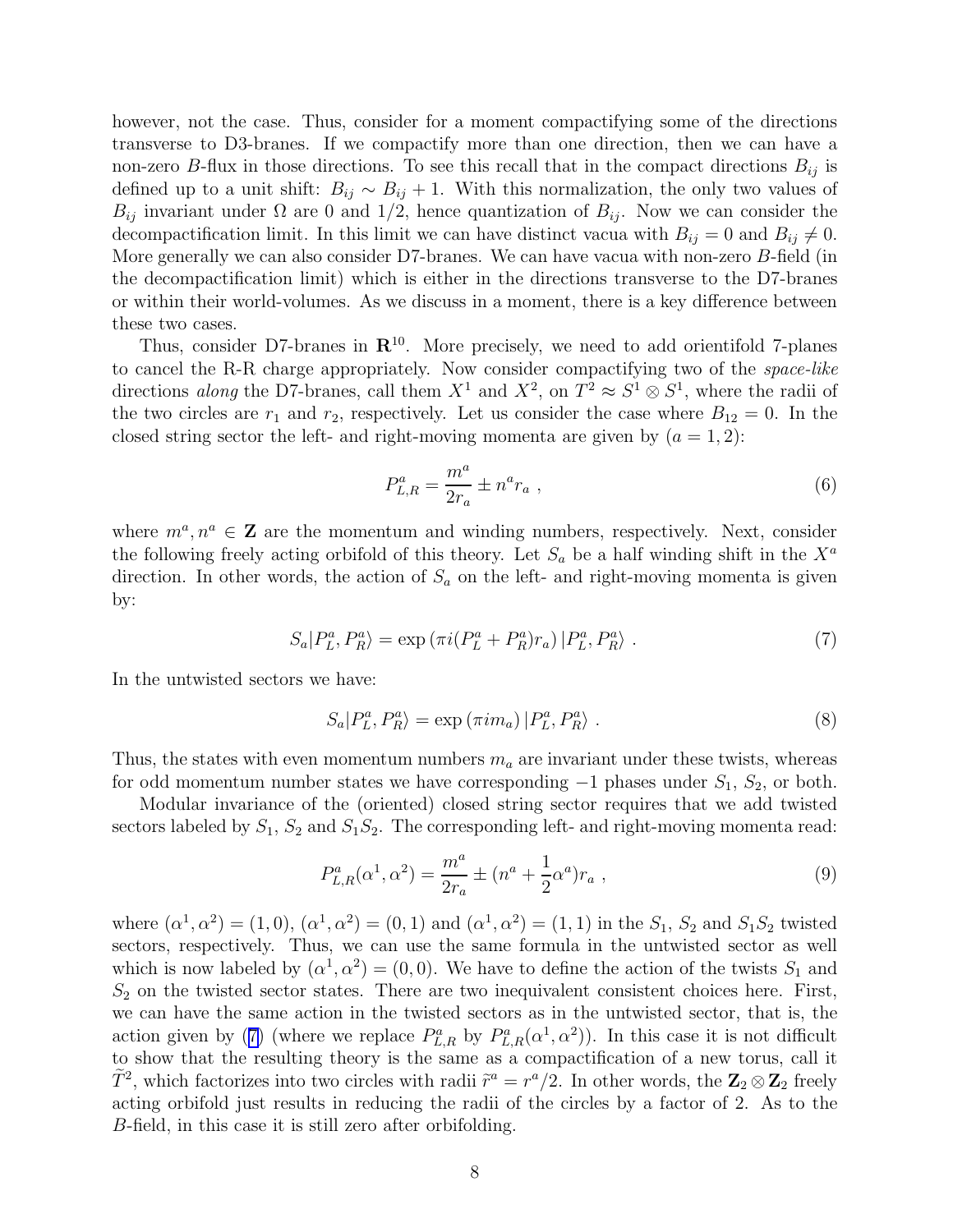The second possibility is that  $S_1$  acting in the  $S_2$  twisted sector has an extra minus sign. Then the consistency requires that  $S_2$  acting in the  $S_1$  twisted sector also has an extra minus sign. Moreover both  $S_1$  and  $S_2$  acting in the  $S_1S_2$  twisted sector also have an extra minus sign. These extra phases are nothing but a discrete torsion. It is not difficult to show that the resulting theory is the same as a compactification on the above  $\tilde{T}^2$  except that there is a non-zero *B*-field now:  $B_{12} = 1/2$ .

Let us now consider the action in the open string sector. It is described by the Chan-Paton matrices  $\gamma_{S_a}$  which must form a (projective) representation of  $\mathbb{Z}_2 \otimes \mathbb{Z}_2$ . Here a priori we have two choices:

$$
\gamma_{S_1} \gamma_{S_2} = \epsilon \gamma_{S_2} \gamma_{S_1} \tag{10}
$$

 $\epsilon = \pm 1$ . In the case without the discrete torsion between  $S_1$  and  $S_2$  we must choose  $\epsilon = +1$ since the orbifold action in the closed string sector is equivalent to simply rescaling the radii. In the open string sector the action of the *commuting* Chan-Paton matrices  $\gamma_{S_1}$  and  $\gamma_{S_2}$  can be non-trivial. In fact, it is arbitrary up to the requirement that  $\epsilon = +1$ . In particular, there are no tadpoles for any choice of these matrices. Thus, the effect of this freely acting orbifold in the open string sector reduces to having two discrete Wilson lines (which commute with each other).

Now let us consider the case with the discrete torsion, *i.e.*, the case with non-zero *B*-field. Then the string consistency requires that we have  $\epsilon = -1$  [\[14–16](#page-21-0)]. Note that here we can also view the action or the orbifold as having two Wilson lines except that now they do not commute. This results in reduction of the rank of the gauge group coming from the D7 branes by a factor of 2. In particular, half of the original Cartan generators are projected out of the massless spectrum. More precisely, the lightest states with the corresponding quantum numbers have non-zero momentum numbers (but the winding numbers can be zero).

This is the key point for the following discussion. Thus, let us take the decompactification limit where  $r_1, r_2 \to \infty$ . Then all of these states become massless, and the original gauge symmetry is restored, *i.e.*, no rank reduction occurs in this limit. The upshot here is that in the decompactification limit the D-branes do not feel the presence of the quantized B-field if it is turned on in the directions within the world-volume of the D-branes.

Now let us consider the case where we compactify on  $T^2 \approx S^1 \otimes S^1$  two space-like directions transverse to D7-branes. The situation here is similar to that discussed above except that the roles of the windings and the momenta are interchanged. This makes all the difference. Thus, we can now consider a freely acting orbifold but this time we must shift by half of the momenta. For the case of the discrete torsion, which corresponds to turning on half-integer B-field, we again have rank reduction, but this time the lightest states with the quantum numbers of the states projected out of the massless spectrum have non-zero winding numbers. In the decompactification limit these states, therefore, become infinitely heavy and decouple. The net result is rank reduction by a factor of 2. Alternatively, we can view this as having only half of the D-branes compared with the case without the B-field. (More precisely, the D-branes split into two equal groups, and only one linear combination is kept.)

Let us summarize the above discussion. If we have a non-zero  $B$ -field in the directions within the world-volume of the D-branes, then it has no effect on the D-brane theory in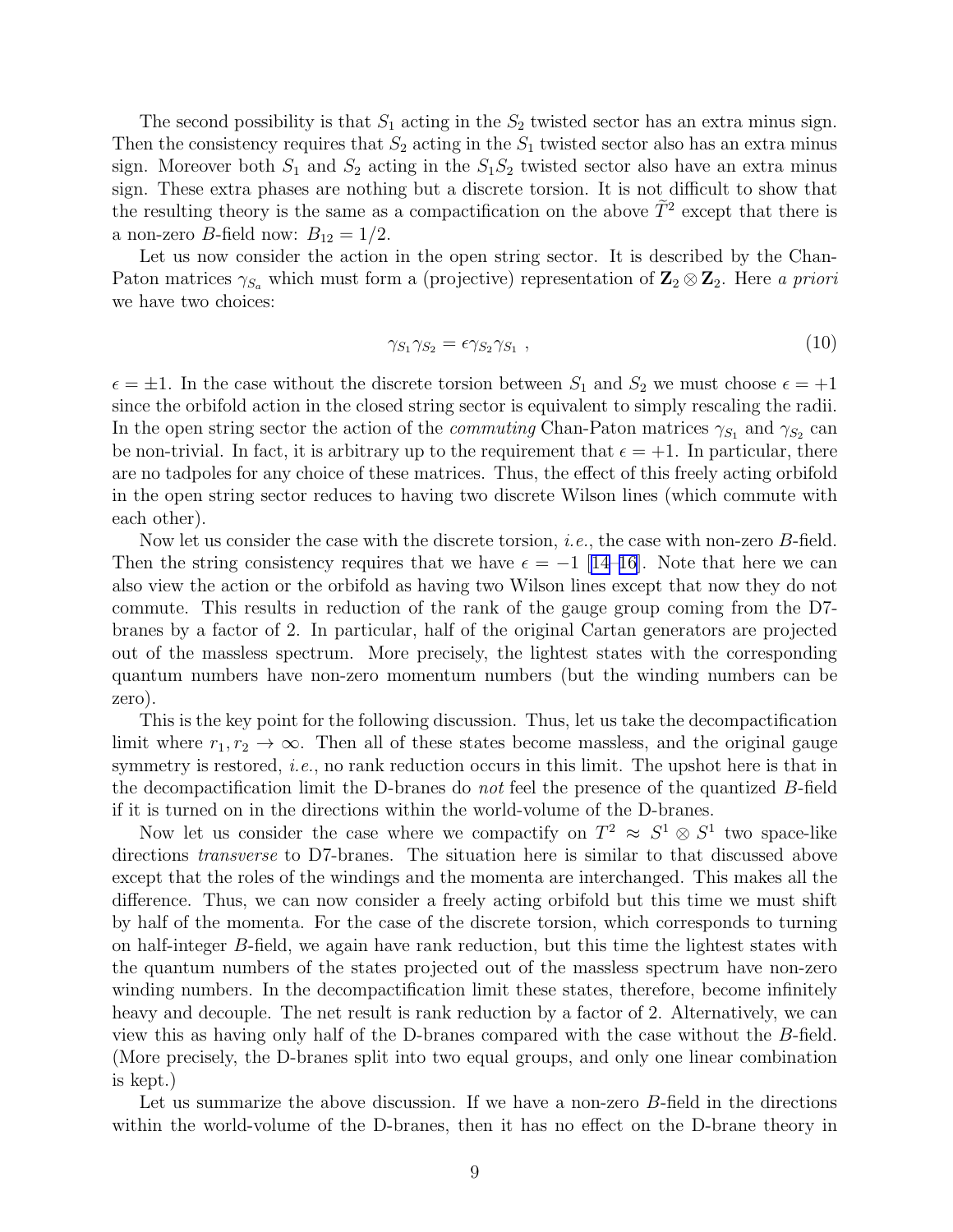the non-compact case. If the B-field is in the directions transverse to the D-branes, then we have half as many D-branes than in the case without the B-field. Note that any nontrivial B-field transverse to the D3-branes is going to reduce the rank of the corresponding gauge group. However, the number of D3-branes in the theories we are interested in here is unlimited, so the net effect is immaterial. Thus, the only theories that we are going to consider are those with D7-branes. Without the B-field their number is 8 (for each set of D7-branes - see below). However, if we have non-zero B-field in the directions transverse to the D7-branes, we have only 4 of them. This changes the resulting large  $N$  gauge theory.

Let  $z_i$ ,  $i = 1, 2, 3$ , be the complex coordinates parametrizing the space transverse to D3-branes. Let  $D7_i$ -branes be located at points in the  $z_i$  complex plane. Also, let  $b_i = 0, 1/2$ be the values of the B-field in the directions corresponding to  $z_i$ . Then the number of  $D7_i$ branes (if any) is given by  $n_i = 8/k_i$ , where  $k_i = 2^{2b_i}$ . Moreover, the  $7_i7_j$   $(i \neq j)$  open string sector states come with multiplicity  $k_i k_j$ . This is due to the discrete gauge symmetry (isomorphic to  $\mathbb{Z}_2$  for each each  $D7_i$ -brane with  $k_i = 2$ ) which arises in the process of the rank reduction [\[16,13](#page-21-0)]. Similarly, the  $37<sub>i</sub>$  open string sector states come with multiplicity  $k<sub>i</sub>$ .

Another important point is that some of the twisted tadpole cancellation conditions get modifiedfor non-zero B-field configurations [[16](#page-21-0),[13](#page-21-0)]. Suppose  $g_a$  is an element of the orbifold group Γ such that the fixed point locus of the corresponding twist is of real dimension two. Then, if the components of  $B_{ij}$  corresponding to this locus form a non-zero  $2 \times 2$  matrix (that is, an antisymmetric matrix of rank 2), some of the coefficients  $B_a$  in [\(3](#page-4-0)) are modified. More precisely, if  $g_a$  is the generator of a  $\mathbb{Z}_M$  subgroup of the orbifold group  $\Gamma$  such that  $M \in 2\mathbb{Z} + 1$  (in this paper these are the cases with a  $\mathbb{Z}_3$  subgroup), then the sign of the coefficient  $B_a$  is flipped. None of the other twisted tadpoles get modified. Thus, following these rules one can read off the twisted tadpole cancellation conditions for the cases with the B-field from the corresponding tadpole cancellation conditions for backgrounds with the trivial B-field.

### III.  $\mathcal{N}=2$  GAUGE THEORIES

In this section we construct four dimensional  $\mathcal{N} = 2$  gauge theories form Type IIB orientifolds with the B-field. We start from Type IIB string theory on  $\mathcal{M} = \mathbb{C}^3/\Gamma$ , where  $\Gamma = \{g^k | k = 0, \ldots, M - 1\} \approx \mathbf{Z}_M \ (M = 2, 4, 6)$  is the orbifold group whose action on the complex coordinates  $z_i$   $(i = 1, 2, 3)$  on  $\mathbb{C}^3$  is given by  $gz_1 = z_1, \, gz_2 = \omega z_2, \, gz_3 = \omega^{-1} z_3$  $(\omega = \exp(2\pi i/M))$ . The B-field is turned on in the directions corresponding to  $z_1$ . Next, we consider the  $\Omega J$  orientifolds of these theories.

The number of D3-branes is arbitrary, whereas the number of D7-branes (whose locations are given by points in the  $z_1$  complex plane) is 4. The twisted tadpole cancellation conditions have the following solutions:

• 
$$
M = 2
$$
 ( $N = n_3/2$ ):

 $\gamma_{1,3} = \text{diag}(i \ (N \ \text{times}), -i \ (N \ \text{times}))$ , (11)

$$
\gamma_{1,7} = \text{diag}(i \ (2 \ \text{times}), -i \ (2 \ \text{times})) \ . \tag{12}
$$

•  $M = 4$   $(N = n_3/4)$ :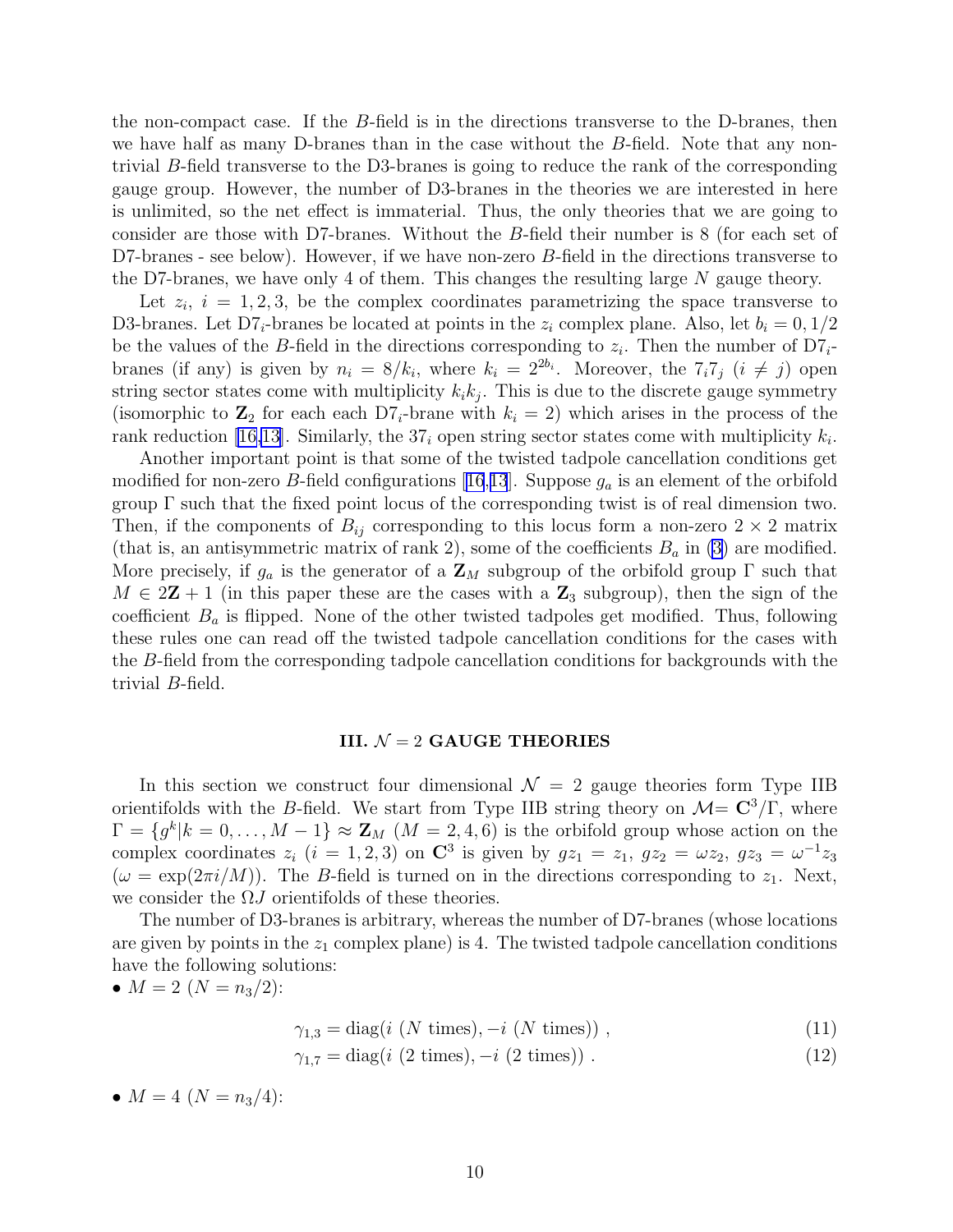$$
\gamma_{1,3} = \text{diag}(\exp(\pi i/4) \ (N \text{ times}), \exp(-\pi i/4) \ (N \text{ times}),
$$

$$
\exp(3\pi i/4) (N \times), \exp(-3\pi i/4) (N \times)) , \qquad (13)
$$

$$
\gamma_{1,7} = \text{diag}(\exp(\pi i/4), \exp(-\pi i/4), \exp(3\pi i/4), \exp(-3\pi i/4)) \ . \tag{14}
$$

• 
$$
M = 6
$$
 ( $N = (n_3 - 2)/6$ ):

$$
\gamma_{1,3} = \text{diag}(i \exp(2\pi i/3) \ (N \text{ times}), -i \exp(2\pi i/3) \ (N \text{ times}),
$$
  
\n
$$
i \exp(-2\pi i/3) \ (N \text{ times}), -i \exp(-2\pi i/3) \ (N \text{ times})),
$$
  
\n
$$
i \ ((N-1) \text{ times}), -i \ ((N-1) \text{ times})) ,
$$
  
\n
$$
\gamma_{1,7} = \text{diag}(i \exp(2\pi i/3), -i \exp(2\pi i/3), i \exp(-2\pi i/3), -i \exp(-2\pi i/3)) .
$$
 (16)

The massless open string spectra of these models is given in Table [I.](#page-16-0)

Note that the one-loop  $\beta$ -function coefficients for the non-Abelian subgroups of the 33 sector gauge group vanish in the  $\mathbb{Z}_2$  and  $\mathbb{Z}_4$  theories, whereas in the  $\mathbb{Z}_6$  theory we have:

$$
b_0(N) = +1 \t\t(17)
$$

$$
b_0(N-1) = -2 \t{,} \t(18)
$$

where  $b_0(N)$  and  $b_0(N-1)$  are the one-loop  $\beta$ -function coefficients for the  $SU(N)$  and  $SU(N-1)$  subgroups of the 33 sector gauge group.

Here the following remark is in order. Note that in the  $\mathbb{Z}_6$  case the one-loop  $\beta$ -function coefficients of the non-Abelian subgroups of the 33 open string sector gauge group are nonzero, whereas in the  $\mathbb{Z}_2$  and  $\mathbb{Z}_4$  cases they vanish. This is in accord with the observation of [\[7](#page-21-0)] that  $b_0 = 0$  if all the twisted Chan-Paton matrices  $\gamma_a$  ( $a \neq 1$ ) are traceless. Moreover, generically we do not expect  $b_0$  coefficients to vanish unless all Tr( $\gamma_a$ ) ( $a \neq 1$ ) are traceless. However, there can be "accidental" cancellations in some models such that all  $b_0 = 0$  despite some of the twisted Chan-Paton matrices not being traceless. Such "accidental" cancellations, in particular, occur in the  $\mathcal{N} = 2$  supersymmetric  $\mathbb{Z}_3$  and  $\mathbb{Z}_6$  models without the B-field discussed in [\[7\]](#page-21-0). These cancellations were explained in[[7\]](#page-21-0) using the results obtained in [\[16](#page-21-0)]. On the other hand, such an "accidental" cancellation does not occur in the above  $\mathbb{Z}_6$  model with the B-field.

### IV.  $\mathcal{N}=1$  GAUGE THEORIES

In this section we construct four dimensional  $\mathcal{N} = 1$  gauge theories form Type IIB orientifolds with the B-field. We start from Type IIB string theory on  $\mathcal{M} = \mathbb{C}^3/\Gamma$ , where  $\Gamma \approx \mathbb{Z}_2 \otimes \mathbb{Z}_2$ ,  $\mathbb{Z}_2 \otimes \mathbb{Z}_2 \otimes \mathbb{Z}_3$ , and  $\mathbb{Z}_6$ . Next, we consider the  $\Omega J$  orientifolds of these theories.

## A. The  $\mathbb{Z}_2 \otimes \mathbb{Z}_2$  Models

Consider the case where  $\Gamma = \{1, R_1, R_2, R_3\} \approx \mathbb{Z}_2 \otimes \mathbb{Z}_2$   $(R_i R_j = R_k, i \neq j \neq k \neq i)$  is the orbifold group whose action on the complex coordinates  $z_i$  is given by  $R_i z_j = -(-1)^{\delta_{ij}} z_j$ . Let  $b_i = 0, 1/2$  be the values of the B-field in the directions corresponding to  $z_i$ . The number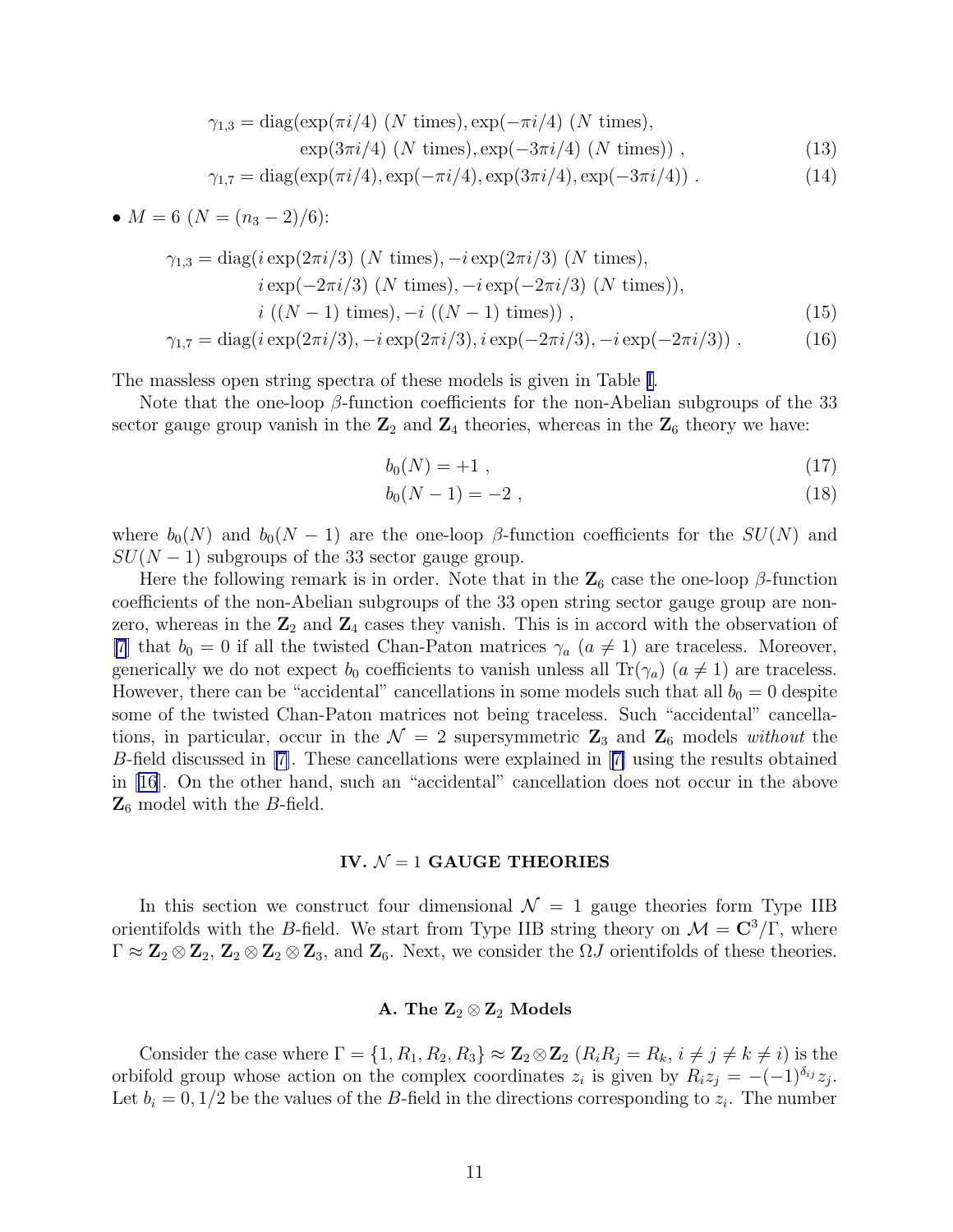of the D3-branes is arbitrary. We have three sets of D7-branes which we will refer to as  $D7_i$ branes. The locations of the  $D7_i$ -branes are given by the points in the  $z_i$  complex plane. The number of D7<sub>*i*</sub>-branes is  $n_i = 8/2^{2b_i}$ .

The twisted tadpole cancellation conditions imply that the corresponding Chan-Paton matrices  $\gamma_{R_i,3}$  and  $\gamma_{R_i,7_j}$  are traceless:

$$
\text{Tr}(\gamma_{R_i,3}) = \text{Tr}(\gamma_{R_i,7_j}) = 0 \tag{19}
$$

Up to equivalent representations, the solution to the twisted tadpole cancellation conditions is given by  $(N = n_3/2)$ :

$$
\gamma_{R_i,3} = i\sigma_i \otimes \mathbf{I}_N \tag{20}
$$

where  $\sigma_i$  are Pauli matrices, and  $\mathbf{I}_N$  is an  $N \times N$  identity matrix. (The action on the  $D_i$ Chan-Paton charges is similar.) The spectra of these models are given in Table [II.](#page-17-0) Note that the one-loop  $\beta$ -function coefficient vanishes for the  $Sp(N)$  33 sector gauge group.

# B. The  $\mathbb{Z}_2 \otimes \mathbb{Z}_2 \otimes \mathbb{Z}_3$  Models

Let us now consider the case with  $\Gamma \approx \mathbb{Z}_2 \otimes \mathbb{Z}_2 \otimes \mathbb{Z}_3$ . Let  $R_i$  be the same as in the previous example, and let g be the generator of  $\mathbf{Z}_3 \subset \Gamma$  which acts as as follows:  $gz_i = \omega z_i$ , where  $\omega = \exp(2\pi i/3)$ . Just as in the previous case, the untwisted tadpole cancellation conditions require presence of three sets of D7-branes with  $n_i = 8/2^{2b_i}$  D7-branes in each set. The solution to the twisted tadpole cancellation conditions reads  $(N = (n<sub>3</sub> + 4)/6)$ :

$$
\gamma_{g,3} = \text{diag}(\omega \mathbf{I}_{2N}, \omega^2 \mathbf{I}_{2N}, \mathbf{I}_{2N-4}), \qquad (21)
$$

$$
\gamma_{R_i,3} = i\sigma_i \otimes \mathbf{I}_{3N-2} \tag{22}
$$

The action on  $D7<sub>i</sub>$  Chan-Paton charges is similar. The spectra of these models are given in Table [II](#page-17-0). The non-Abelian gauge anomaly is cancelled in these models. Also, the one-loop β-function coefficients for the  $SU(N)$  and  $Sp(N-2)$  subgroups of the 33 sector gauge group are given by:

$$
b_0(N) = +3 \t{3} \t(23)
$$

$$
b_0(N-1) = -6 \t\t(24)
$$

## C. The  $Z_6$  Model

Consider the case  $\Gamma \approx \mathbb{Z}_6 \approx \mathbb{Z}_2 \otimes \mathbb{Z}_3$ , where the generators R and g of the  $\mathbb{Z}_2$  and  $\mathbb{Z}_3$  subgroups have the following action on the complex coordinates  $z_i$ :  $Rz_1 = -z_1$ ,  $Rz_2 =$  $-z_2$ ,  $Rz_3 = z_3$ ,  $gz_i = \omega z_i$  ( $\omega = \exp(2\pi i/3)$ ). The B-field is turned on in the directions corresponding to  $z_3$ . The number of the D3-branes is arbitrary, whereas the number of D7-branes (whose locations are given by points in the  $z_3$  complex plane) is 4. The twisted tadpole cancellation conditions have the following solution  $(N = (n<sub>3</sub> + 4)/6)$ :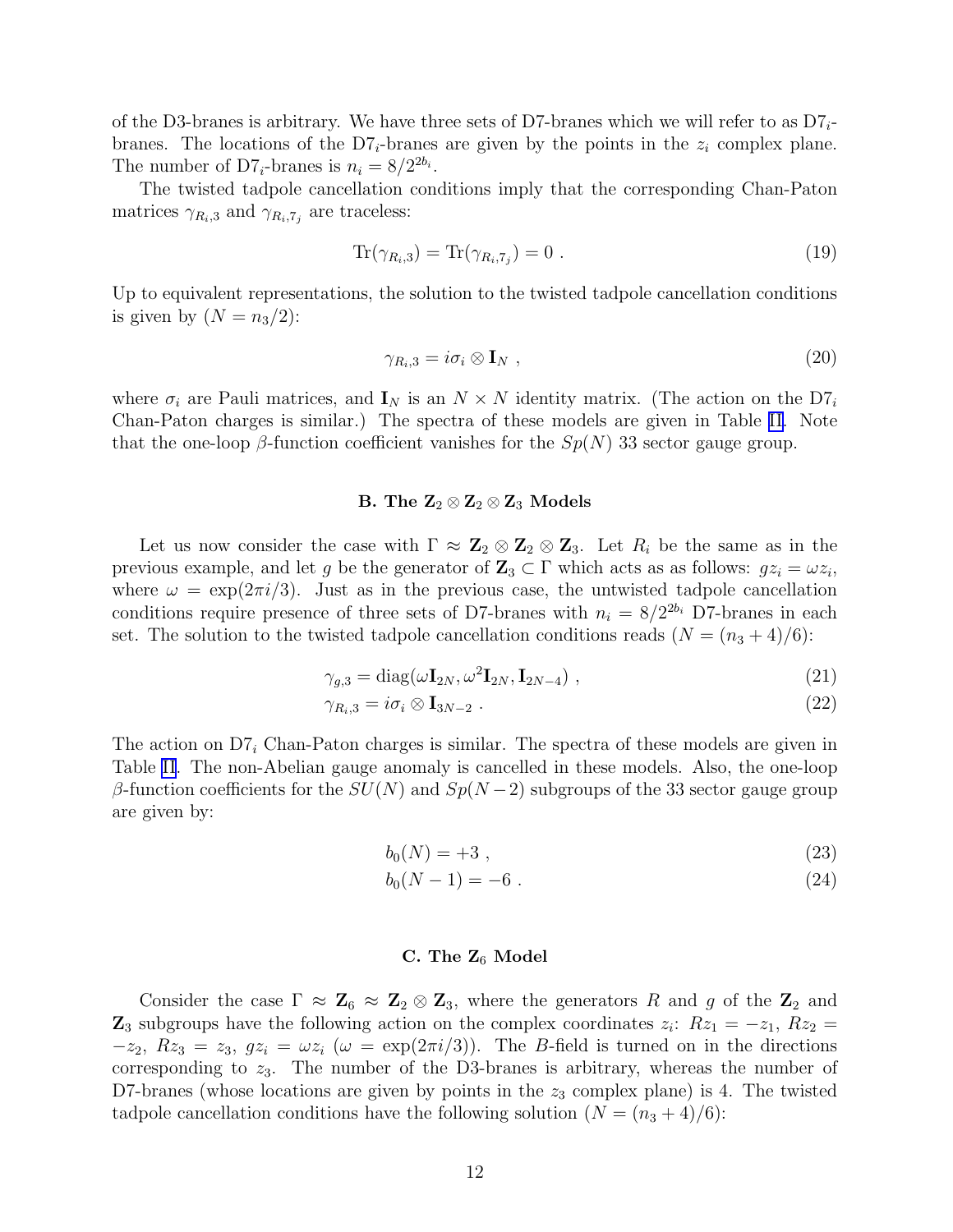$$
\gamma_{g,3} = \text{diag}(\omega \mathbf{I}_{2N}, \omega^2 \mathbf{I}_{2N}, \mathbf{I}_{2N-4}), \qquad (25)
$$

$$
\gamma_{R,3} = \text{diag}(i, -i) \otimes \mathbf{I}_{3N-2} \tag{26}
$$

$$
\gamma_{g,7} = \text{diag}(\omega \mathbf{I}_2, \omega^2 \mathbf{I}_2) \tag{27}
$$

$$
\gamma_{R,7} = \text{diag}(i, -i) \otimes \mathbf{I}_2 \tag{28}
$$

The spectrum of this model is given in Table [II.](#page-17-0) Note that the non-Abelian gauge anomaly cancels in this model. Also, the one-loop  $\beta$ -function coefficients for the  $SU(N)$  and  $SU(N -$ 2) subgroups of the 33 sector gauge group are given by:

$$
b_0(N) = +4 \t{,} \t(29)
$$

$$
b_0(N-1) = -8
$$
 (30)

### V. NON-CHIRAL  $\mathcal{N}=0$  GAUGE THEORIES

In this section we construct non-chiral four dimensional  $\mathcal{N}=0$  gauge theories form Type IIB orientifolds with the B-field. We start from Type IIB string theory on  $\mathcal{M} = \mathbb{C}^3/\Gamma$ , where  $\Gamma = {\{\tilde{g}^k | k = 0, \ldots, M-1\}} \approx \mathbf{Z}_M$  ( $M = 4, 6$ ) is the orbifold group whose action on the complex coordinates  $z_i$   $(i = 1, 2, 3)$  on  $\mathbb{C}^3$  is given by  $gz_1 = z_1, \, gz_2 = \omega z_2, \, gz_3 = \omega^{-1} z_3$  $(\omega = \exp(2\pi i/M))$ , and  $\tilde{g} = gT$ . Here the action of T is defined as follows: it acts as identity in the bosonic sectors (that is, in the NS-NS and R-R closed string sectors, and in the NS open string sector), and it acts as −1 in the fermionic sectors (that is, in the NS-R and R-NS closed string sectors, and in the R open string sector) when, say, acting on the ground states. Note that including the discrete torsion  $T$  in the orbifold action breaks all supersymmetries. The B-field is turned on in the directions corresponding to  $z_1$ . Next, we consider the  $\Omega J$  orientifolds of this theories.

The number of D3-branes is arbitrary, whereas the number of D7-branes (whose locations are given by points in the  $z_1$  complex plane) is 4. The twisted tadpole cancellation conditions have the following solutions:

• 
$$
M = 4 \ (N = n_3/4)
$$
:

$$
\gamma_{1,3} = \text{diag}(\exp(\pi i/4) \ (N \text{ times}), \exp(-\pi i/4) \ (N \text{ times}),
$$
  
 
$$
\exp(3\pi i/4) \ (N \text{ times}), \exp(-3\pi i/4) \ (N \text{ times})), \tag{31}
$$

$$
\gamma_{1,7} = \text{diag}(\exp(\pi i/4), \exp(-\pi i/4), \exp(3\pi i/4), \exp(-3\pi i/4)) \tag{32}
$$

• 
$$
M = 6
$$
 ( $N = (n_3 - 2)/6$ ):

$$
\gamma_{1,3} = \text{diag}(i \exp(2\pi i/3) \ (N \text{ times}), -i \exp(2\pi i/3) \ (N \text{ times}),
$$
  
\n
$$
i \exp(-2\pi i/3) \ (N \text{ times}), -i \exp(-2\pi i/3) \ (N \text{ times})),
$$
  
\n
$$
i \ ((N-1) \text{ times}), -i \ ((N-1) \text{ times})) ,
$$
  
\n
$$
\gamma_{1,7} = \text{diag}(i \exp(2\pi i/3), -i \exp(2\pi i/3), i \exp(-2\pi i/3), -i \exp(-2\pi i/3)) .
$$
 (34)

The massless open string spectra of these models is given in Table [III.](#page-18-0)

Note that the one-loop  $\beta$ -function coefficients for the non-Abelian subgroups of the 33 sector gauge group vanish in both the  $\mathbb{Z}_4$  and  $\mathbb{Z}_6$  theories. In the  $\mathbb{Z}_6$  case we have an "accidental" cancellation similar to that discussed in section III.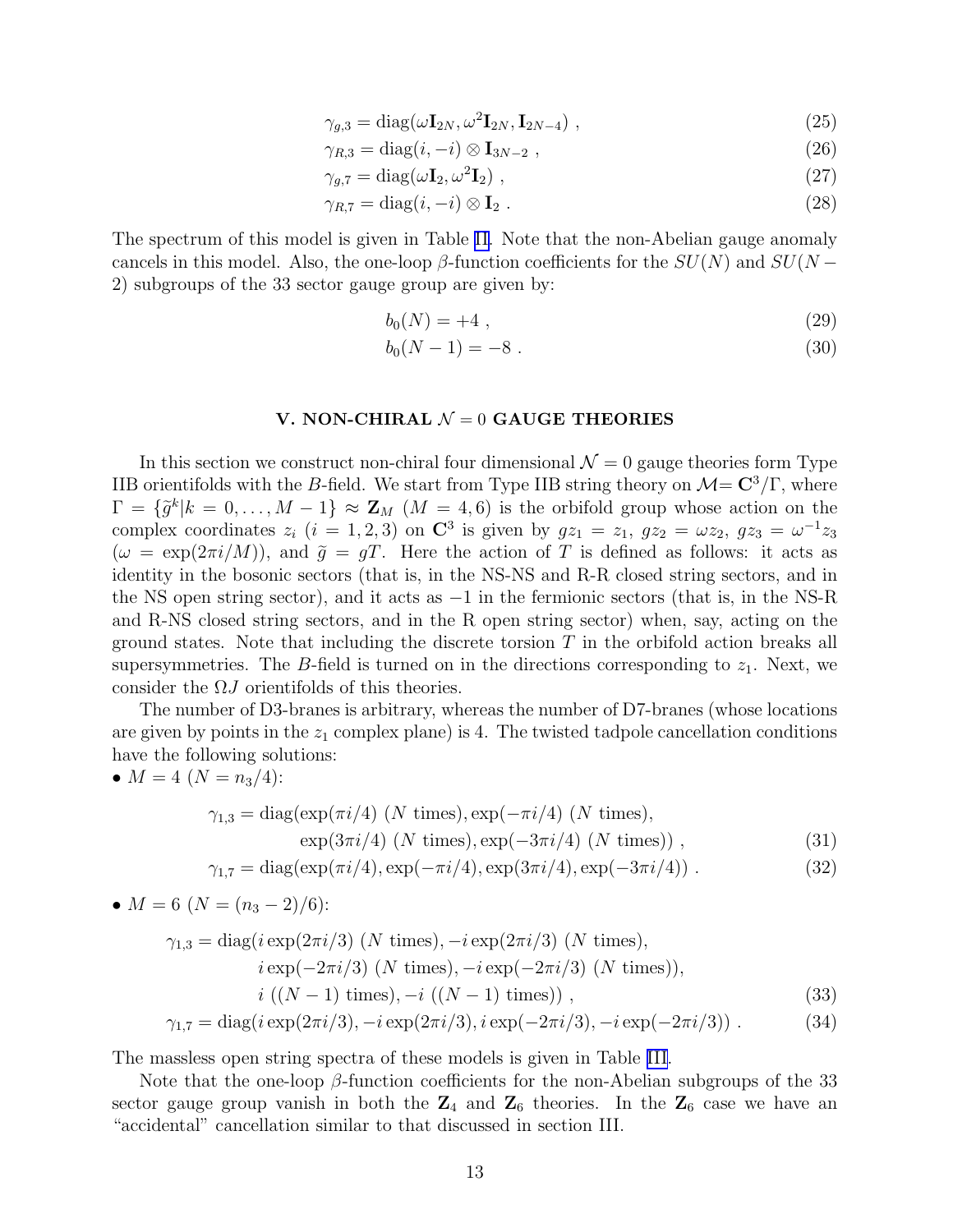### VI. CHIRAL  $\mathcal{N}=0$  GAUGE THEORIES

In this section we construct four dimensional  $\mathcal{N} = 1$  gauge theories form Type IIB orientifolds with the B-field. We start from Type IIB string theory on  $\mathcal{M} = \mathbb{C}^3/\Gamma$ , where  $\Gamma \approx \mathbb{Z}_2 \otimes \mathbb{Z}_2 \otimes \mathbb{Z}_3$ , and  $\mathbb{Z}_6$ . In both cases we include the discrete torsion T discussed in the previous section. This discrete torsion breaks supersymmetry completely. Next, we consider the  $\Omega J$  orientifolds of these theories.

## A. The  $\mathbb{Z}_2 \otimes \mathbb{Z}_2 \otimes \mathbb{Z}_3$  Models

Consider the case with  $\Gamma \approx \mathbb{Z}_2 \otimes \mathbb{Z}_2 \otimes \mathbb{Z}_3$ . Let  $R_1$  and  $R_2 = R_2T$  be the generators of  $\mathbb{Z}_2 \otimes \mathbb{Z}_2$ , where  $R_i$  are the same as in section IV, and let g be the generator of  $\mathbb{Z}_3 \subset \Gamma$ (which was also defined in section IV). The untwisted tadpole cancellation conditions require presence of three sets of D7-branes with  $n_i = 8/2^{2b_i}$  D7-branes in each set, where  $b_i = 0, 1/2$ are the values of the B-field in the  $z_i$  directions. The number of D3-branes is arbitrary. The solution to the twisted tadpole cancellation conditions reads  $(N = (n<sub>3</sub> + 4)/6)$ :

$$
\gamma_{g,3} = \text{diag}(\omega \mathbf{I}_{2N}, \omega^2 \mathbf{I}_{2N}, \mathbf{I}_{2N-4}), \qquad (35)
$$

$$
\gamma_{R_i,3} = i\sigma_i \otimes \mathbf{I}_{3N-2} \tag{36}
$$

The action on  $D7<sub>i</sub>$  Chan-Paton charges is similar. The spectra of these models are given in Table [IV](#page-19-0). The non-Abelian gauge anomaly is cancelled in these models. Also, the one-loop β-function coefficients for the  $SU(N)$  and  $Sp(N-2)$  subgroups of the 33 sector gauge group are given by:

$$
b_0(N) = +1 \t{37}
$$

$$
b_0(N-1) = -2 \tag{38}
$$

## B. The  $Z_6$  Model

Consider the case  $\Gamma \approx \mathbb{Z}_6 \approx \mathbb{Z}_2 \otimes \mathbb{Z}_3$ , where the generators of the  $\mathbb{Z}_2$  and  $\mathbb{Z}_3$  subgroups are  $R = RT$  and g. (Here, as before, we have the following action on the complex coordinates  $z_i$ :  $Rz_1 = -z_1, Rz_2 = -z_2, Rz_3 = z_3, gz_i = \omega z_i, \omega = \exp(2\pi i/3)$ . The B-field is turned on in the directions corresponding to  $z<sub>3</sub>$ . The number of the D3-branes is arbitrary, whereas the number of D7-branes (whose locations are given by points in the  $z_3$  complex plane) is 4. The twisted tadpole cancellation conditions have the following solution  $(N = (n<sub>3</sub> + 4)/6)$ :

$$
\gamma_{g,3} = \text{diag}(\omega \mathbf{I}_{2N}, \omega^2 \mathbf{I}_{2N}, \mathbf{I}_{2N-4}), \qquad (39)
$$

$$
\gamma_{R,3} = \text{diag}(i, -i) \otimes \mathbf{I}_{3N-2} \tag{40}
$$

$$
\gamma_{g,7} = \text{diag}(\omega \mathbf{I}_2, \omega^2 \mathbf{I}_2) \tag{41}
$$

$$
\gamma_{R,7} = \text{diag}(i, -i) \otimes \mathbf{I}_2 \tag{42}
$$

The spectrum of this model is given in Table [V.](#page-20-0) Note that the non-Abelian gauge anomaly cancels in this model. Also, the one-loop  $\beta$ -function coefficients for the  $SU(N)$  and  $SU(N -$ 2) subgroups of the 33 sector gauge group are given by: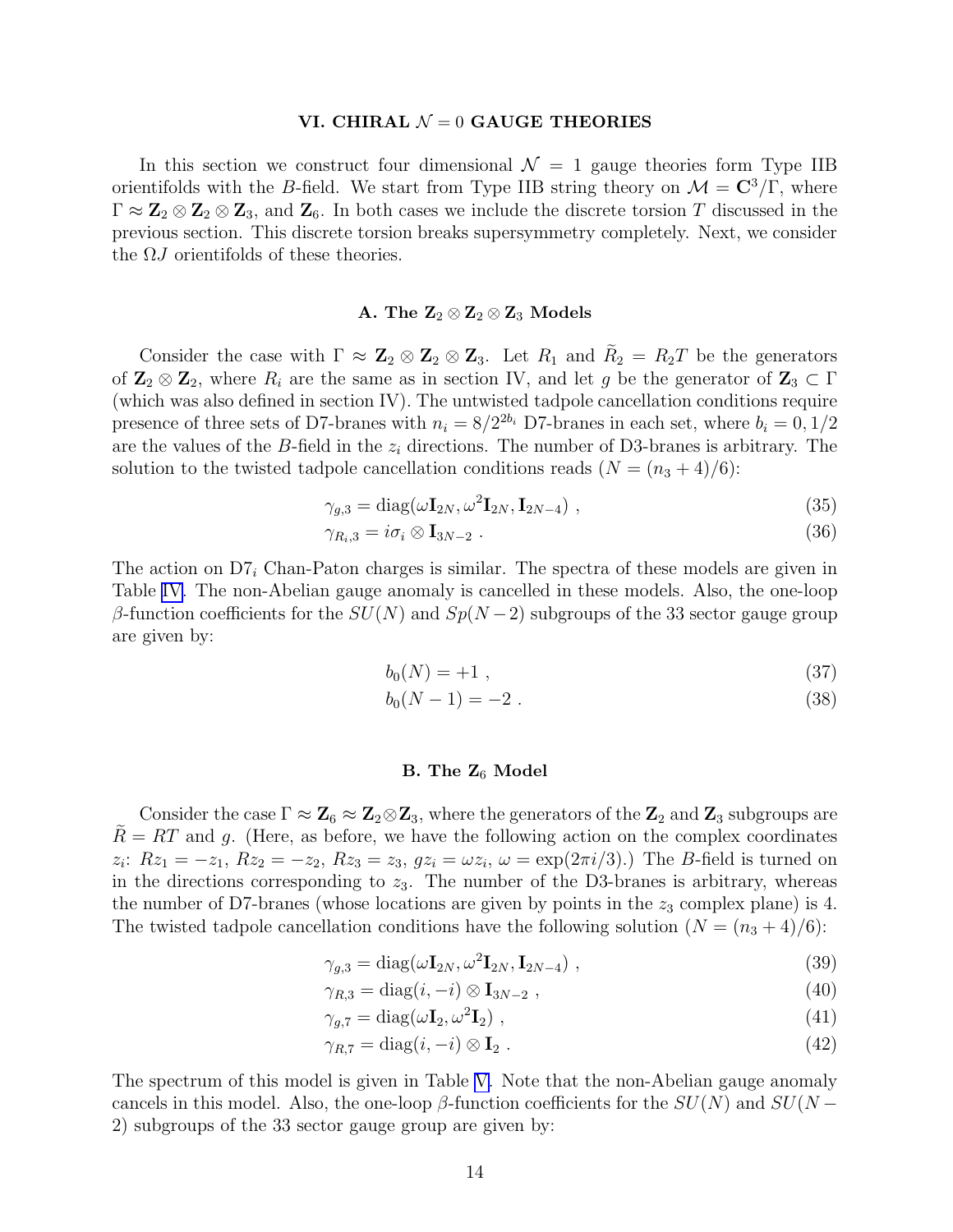$$
b_0(N) = +3 \t{,} \t(43)
$$

$$
b_0(N-1) = -6 \tag{44}
$$

#### C. Comments

Here the following remark is in order. As we already mentioned in section II, most of the  $\Omega J$  orientifolds of Type IIB on  $\mathbb{C}^3/\Gamma$  are expected to contain states which do not possess world-sheet description. In certain cases these states decouple (upon appropriately blowing up orbifold singularities). This was shown to be the case for  $\mathcal{N}=1$  supersymmetric orientifolds with  $\Gamma \approx Z_2 \otimes Z_2 \otimes Z_3$  and  $Z_6$  [\[17,9,10](#page-21-0)]<sup>4</sup>. (These are the orbifolds considered in section IV.) Note that such non-perturbative states do not appear in the  $\mathcal{N}=1$  orientifold of Type IIB on  $\mathbb{C}^3/\mathbb{Z}_2 \otimes \mathbb{Z}_2$ . Also, they are absent in the  $\mathcal{N}=2$  orbifolds discussed in section III [\[19](#page-22-0)[,9](#page-21-0)]. Absence of such states in non-chiral  $\mathcal{N} = 0$  cases (discussed in section V) was argued in [\[11](#page-21-0)]. However, there it was also pointed out that for the chiral  $\mathcal{N}=0$  cases of this section it is not completely clear whether such states decouple. In other cases one was able to perform various checks confirming the required decoupling. However, in the cases at hand it appears to be rather difficult to find such an independent check. In order for the gauge theories constructed in this section to have a well defined world-sheet description, it is necessary that the corresponding non-perturbative states decouple. We will assume that this is indeed the case. (Thus, non-trivial cancellation of non-Abelian gauge anomalies in these models might be considered (at least indirect) evidence for the correctness of this assumption.) Here we would like to stress that all the other gauge theories discussed in this paper are safe from such non-perturbative contributions.

### VII. DISCUSSION

The gauge theories we constructed in this paper have the property that in the large N limit computation of any M-point correlation function reduces to the corresponding computation in the parent  $\mathcal{N} = 4$  gauge theory with the unitary gauge group. Thus, in the large N limit these theories do not appear to be different from those without the B-flux. However, for finite  $N$  the theories with and without the  $B$ -flux are distinct. In particular, 1/N corrections to the correlation functions are different in these two classes of theories.

Here we would like to comment on the effect of the B-field on the gauge theories from the supergravity viewpoint [\[1](#page-21-0)]. The above orientifolds can be viewed as compactifications of Type IIB string theory on  $AdS_5 \otimes X_5$ , where  $X_5$  is defined as follows<sup>5</sup>. To consider supergravity duals of the gauge theories without the orientifold planes [\[2–4\]](#page-21-0) we consider  $X_5 = S^5/\Gamma$ , where  $\Gamma$  is the orbifold group acting on the complex coordinates  $z_i$  (where  $\sum_i |z_i|^2 = r^2$  defines  $S^5$  with radius r). Here we assume that all  $\mathbb{Z}_2$  subgroups of  $\Gamma$  (if any)

<sup>&</sup>lt;sup>4</sup>Forother related works on orientifolds, see, *e.g.*, [[18,](#page-22-0)[13](#page-21-0)].

<sup>&</sup>lt;sup>5</sup>Anexample of a non-orbifold  $X_5$  was discussed in [[20\]](#page-22-0).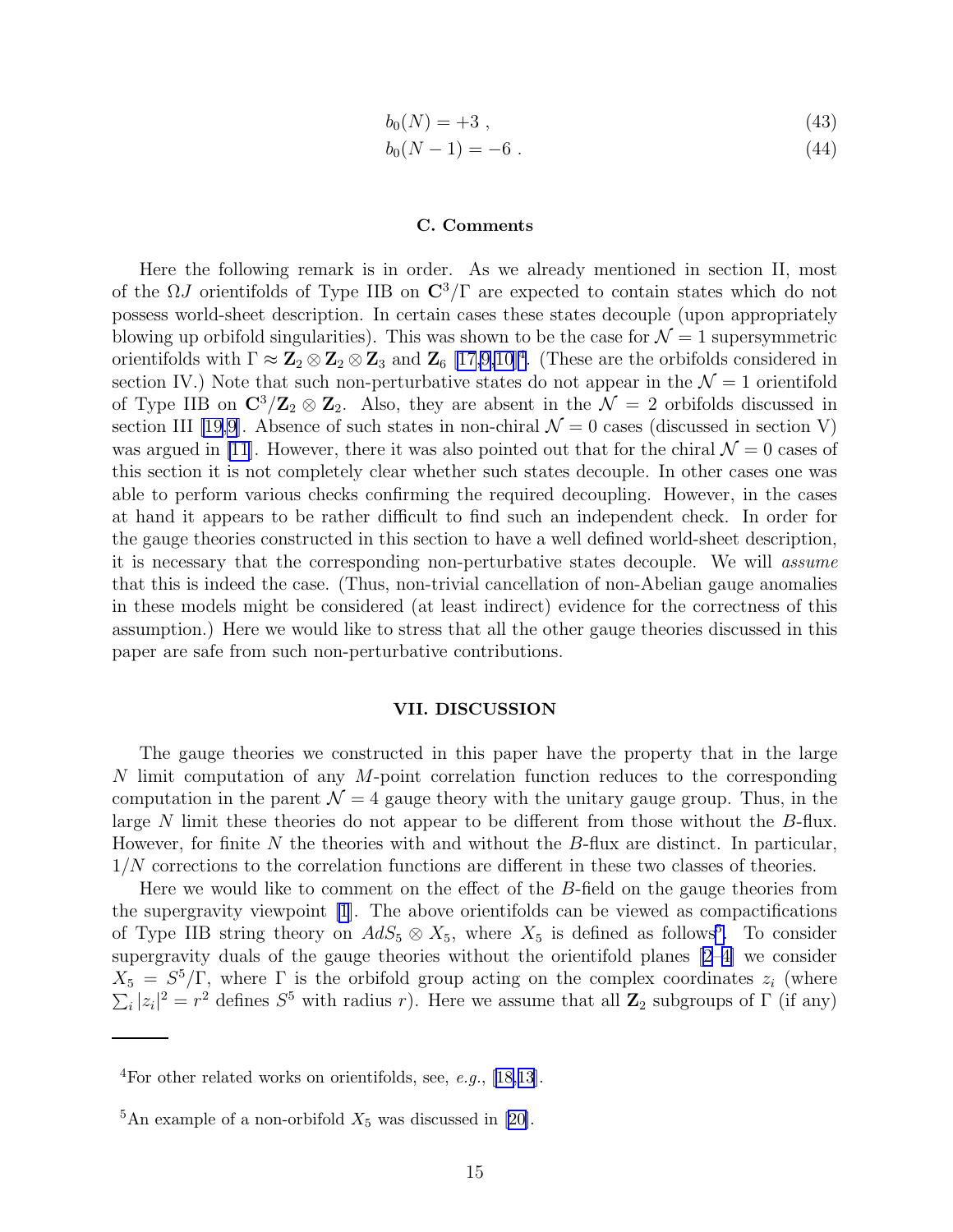are such that the corresponding generators have a set of fixed points of real dimension 2 when acting on  $\mathbb{C}^3$  (so that Type IIB on  $\mathbb{C}^3/\Gamma$  is a modular invariant theory). To introduce duals of the orientifold planes we consider manifolds  $\widetilde{X}_5 = S^5/\widetilde{\Gamma}$ , where  $\widetilde{\Gamma} \approx \Gamma \otimes \mathbf{Z}_2$ , and this last  $\mathbb{Z}_2$  subgroup is generated by  $J\ (Jz_i = -z_i)$ . Now, suppose  $\Gamma$  contains a  $\mathbb{Z}_2$  twist R which, say, has the following action:  $Rz_1 = -z_1, Rz_2 = -z_2, Rz_3 = z_3$ . Then the element RJ of  $\Gamma$  twists  $z_3$  ( $RJz_3 = -z_3$ ) while leaving  $z_1, z_2$  invariant. In the flat space limit this would imply that we are considering Type IIB on  $\mathbb{C}^2 \otimes (\mathbb{C}/\mathbb{Z}_2)$  (further modded out by other elements of  $\tilde{\Gamma}$ ). Since  $(C/Z_2)$  is the non-compact limit of  $\mathbf{P}^1$ , it is natural to use the F-theory [\[21\]](#page-22-0) framework to understand the geometric origin of the effect of the B-flux on the corresponding  $AdS_5 \otimes X_5$  compactification. Note that the B-flux is in the directions corresponding to  $z_3$ . This can be viewed in the context of F-theory with quantized fluxes [\[22\]](#page-22-0) (also see [\[15](#page-21-0)]). In particular, in this framework one can understand the rank reduction of the 77 open string sector gauge group geometrically<sup>6</sup>.

Finally, we would like to mention that the large  $N$  gauge theories can also be constructed from orientifolds with orientifold 7-planes with D7- and D3-branes but without orientifold 3-planes. Some gauge theories of this kind without the  $B$ -flux were studied in [\[24](#page-23-0)]. It would be interesting to study such theories with the  $B$ -flux in more detail<sup>7</sup>.

### ACKNOWLEDGMENTS

This work was supported in part by the grant NSF PHY-96-02074, and the DOE 1994 OJI award. I would like to thank Gary Shiu for discussions. I would also like to thank Albert and Ribena Yu for financial support.

 ${}^{6}$ LargeN gauge theories without the B-flux in the context of F-theory were discussed in [[23\]](#page-22-0).

<sup>7</sup> It would also be interesting to include non-trivial discrete torsion between various elements of theorbifold group  $\Gamma$  along the lines of [[25\]](#page-23-0).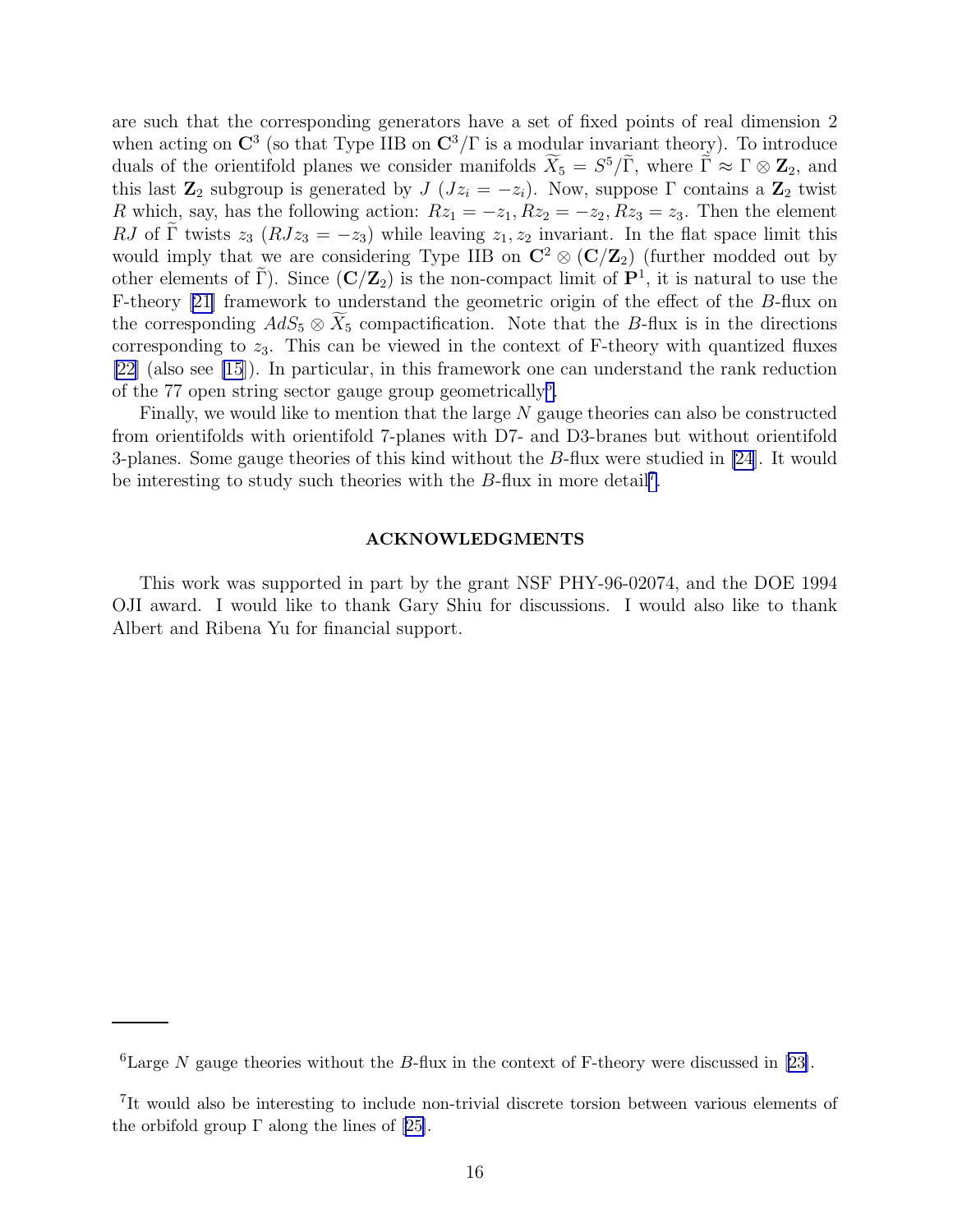|  | ADLIE |
|--|-------|
|--|-------|

<span id="page-16-0"></span>

| Model          | Gauge Group                                        | Charged                          |
|----------------|----------------------------------------------------|----------------------------------|
|                |                                                    | Hypermultiplets                  |
| ${\bf Z}_2$    | $U(N)_{33} \otimes U(2)_{77}$                      | $2({\bf A};1)_{33}$              |
|                |                                                    | $2(1;1)_{77}$                    |
|                |                                                    | $2(N; 2)_{37}$                   |
| ${\bf Z}_4$    | $[U(N)^2]_{33} \otimes [U(1)^2]_{77}$              | $({\bf A}, {\bf 1})_{33}$        |
|                |                                                    | $({\bf 1}, {\bf A})_{33}$        |
|                |                                                    | $({\bf N},{\bf N})_{33}$         |
|                |                                                    | $(1,1)_{77}$                     |
|                |                                                    | $2(N,1)_{37}$                    |
|                |                                                    | $2(1, N)_{37}$                   |
| $\mathbf{Z}_6$ | $[U(N)^2\otimes U(N-1)]_{33}\otimes [U(1)^2]_{77}$ | $({\bf A},{\bf 1},{\bf 1})_{33}$ |
|                |                                                    | $(1, A, 1)_{33}$                 |
|                |                                                    | $(N, 1, N-1)_{33}$               |
|                |                                                    | $(1, N, N-1)_{33}$               |
|                |                                                    | $2(N, 1, 1)_{37}$                |
|                |                                                    | $2(1, N, 1)_{37}$                |

TABLE I. The massless open string spectra of  $\mathcal{N} = 2$  orientifolds of Type IIB on  $\mathbf{C}^3/\mathbf{Z}_M$  $M = 2, 4, 6$  with the B-field. The semi-colon in the column "Charged Hypermultiplets" separates 33 and 77 representations. The notation A stands for the two-index antisymmetric representation (which is  $N(N-1)/2$  dimensional for  $U(N)$ ) of the corresponding unitary group. The  $U(1)$  charges are not shown.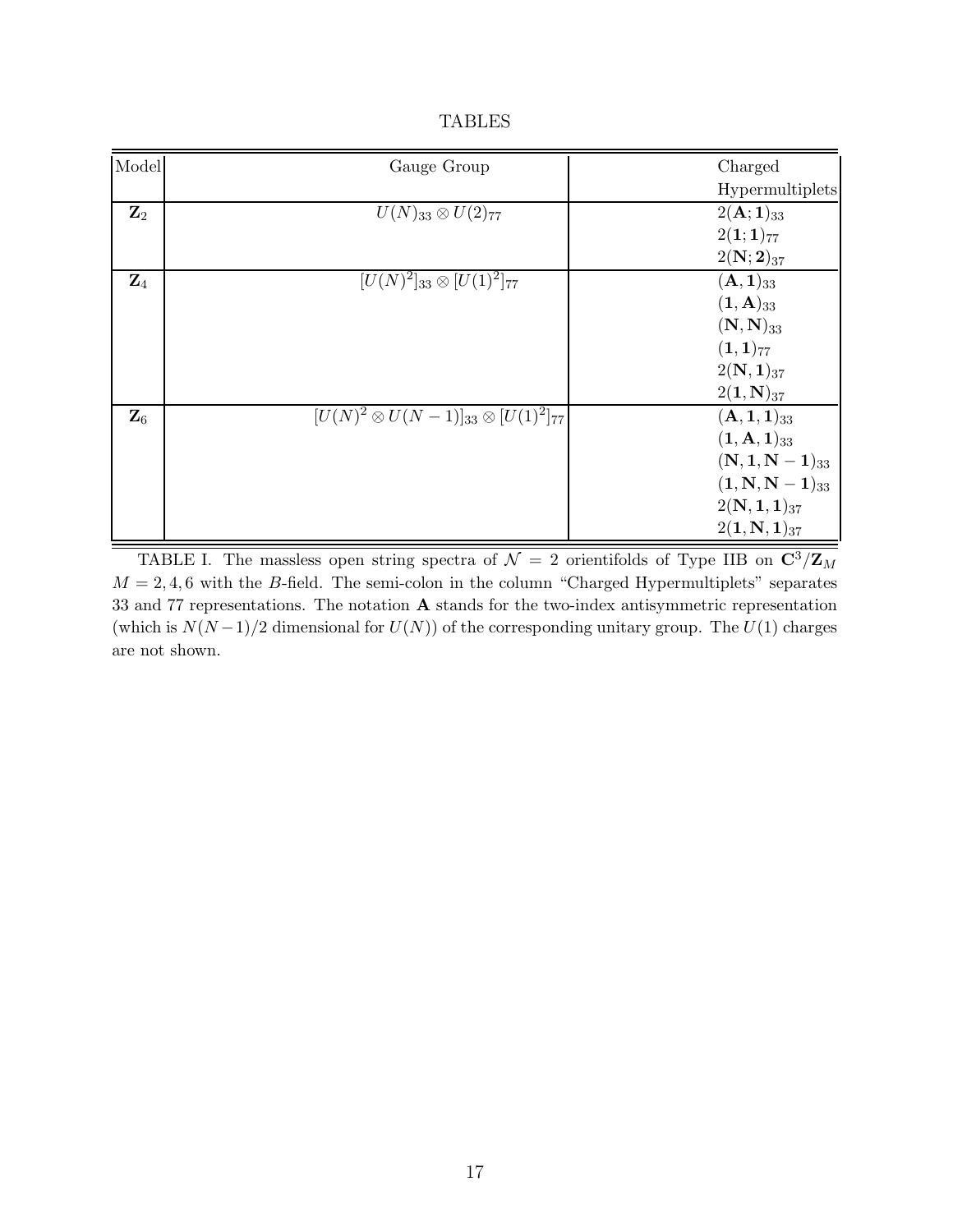<span id="page-17-0"></span>

| Model                                         | Gauge Group                                        | Charged                                                        |
|-----------------------------------------------|----------------------------------------------------|----------------------------------------------------------------|
|                                               |                                                    | Chiral Multiplets                                              |
| ${\bf Z}_2\otimes {\bf Z}_2$                  | $Sp(N)_{33}$                                       | $3 \times (A)_{33}$                                            |
|                                               | $\otimes_{i=1}^3 Sp(m_i)_{7_i7_i}$                 | $3 \times (a_i)_{7_i 7_i}$                                     |
|                                               |                                                    | $k_i \times (\mathbf{N}; \mathbf{m}_i)_{37}$                   |
|                                               |                                                    | $(k_i k_j) \times (\mathbf{m}_i; \mathbf{m}_j)_{7_i 7_j}$      |
| ${\bf Z}_2\otimes {\bf Z}_2\otimes {\bf Z}_3$ | $[U(N)\otimes Sp(N-2)]_{33}\otimes$                | $3 \times (A, 1)(+2)_{33}$                                     |
|                                               | $\bigotimes_{i=1}^{3} U(r_i)_{7_i 7_i}$            | $3 \times (\overline{\mathbf{N}}, \mathbf{N}-2)(-1)_{33}$      |
|                                               |                                                    | $3 \times (c_i)(+2_i)_{7_i7_i}$                                |
|                                               |                                                    | $k_i \times (N, 1; r_i)(+1; +1_i)_{37i}$                       |
|                                               |                                                    | $k_i \times (1, \mathbf{N} - 2; \mathbf{r}_i)(0; -1_i)_{37_i}$ |
|                                               |                                                    | $(k_ik_j) \times (r_i; r_j) + l_i; + l_j)_{7_i}$               |
| $\mathbf{Z}_6$                                | $[U(N)^2\otimes U(N-2)]_{33}\otimes [U(1)^2]_{77}$ | $2 \times (A, 1, 1)$ $(+2, 0, 0)$ <sub>33</sub>                |
|                                               |                                                    | $2 \times (1, \overline{A}, 1)(0, -2, 0)_{33}$                 |
|                                               |                                                    | $2 \times (\overline{N}, 1, \overline{N-2})(-1, 0, -1)_{33}$   |
|                                               |                                                    | $2 \times (1, \mathbf{N}, \mathbf{N} - 2)(0, +1, +1)_{33}$     |
|                                               |                                                    | $(N,\overline{N},1)(+1,-1,0)_{33}$                             |
|                                               |                                                    | $(\overline{\bf N},{\bf 1},{\bf N-2})(-1,0,+1)_{33}$           |
|                                               |                                                    | $(1, N, \overline{N-2})(0+1,-1)_{33}$                          |
|                                               |                                                    | $(+1,-1)_{77}$                                                 |
|                                               |                                                    | $2 \times (N, 1, 1)$ $(+1, 0, 0; +1, 0)$ <sub>37</sub>         |
|                                               |                                                    | $2 \times (1, 1, N - 2)(0, 0, +1; 0, +1)_{37}$                 |
|                                               |                                                    | $2 \times (1,\overline{N},1)(0,-1,0;0,-1)_{37}$                |
|                                               |                                                    | $2 \times (1, 1, \overline{N-2})(0, 0, -1; -1, 0)_{37}$        |

TABLE II. The massless open string spectra of the  $\mathcal{N} = 1$  orientifolds of Type IIB on  $\mathbb{C}^3/\mathbb{Z}_2 \otimes \mathbb{Z}_2$ ,  $\mathbb{C}^3/\mathbb{Z}_2 \otimes \mathbb{Z}_2 \otimes \mathbb{Z}_3$  and  $\mathbb{C}^3/\mathbb{Z}_6$  with the *B*-field. The notation **A** for the *Sp* groups stands for the two-index antisymmetric (reducible) representation. Also, note that we are using the normalization where the rank of  $Sp(2K)$  is K. The  $U(1)$  charges are given in parentheses. We have introduced the following notations:  $k_i = 2^{2b_i}$ ,  $m_i = 4/k_i$ ,  $a_i = m_i(m_i - 1)/2$ ,  $r_i = 2/k_i$ ,  $c_i = r_i(r_i - 1)/2$ . (For  $c_i = 0$  the corresponding state is absent.)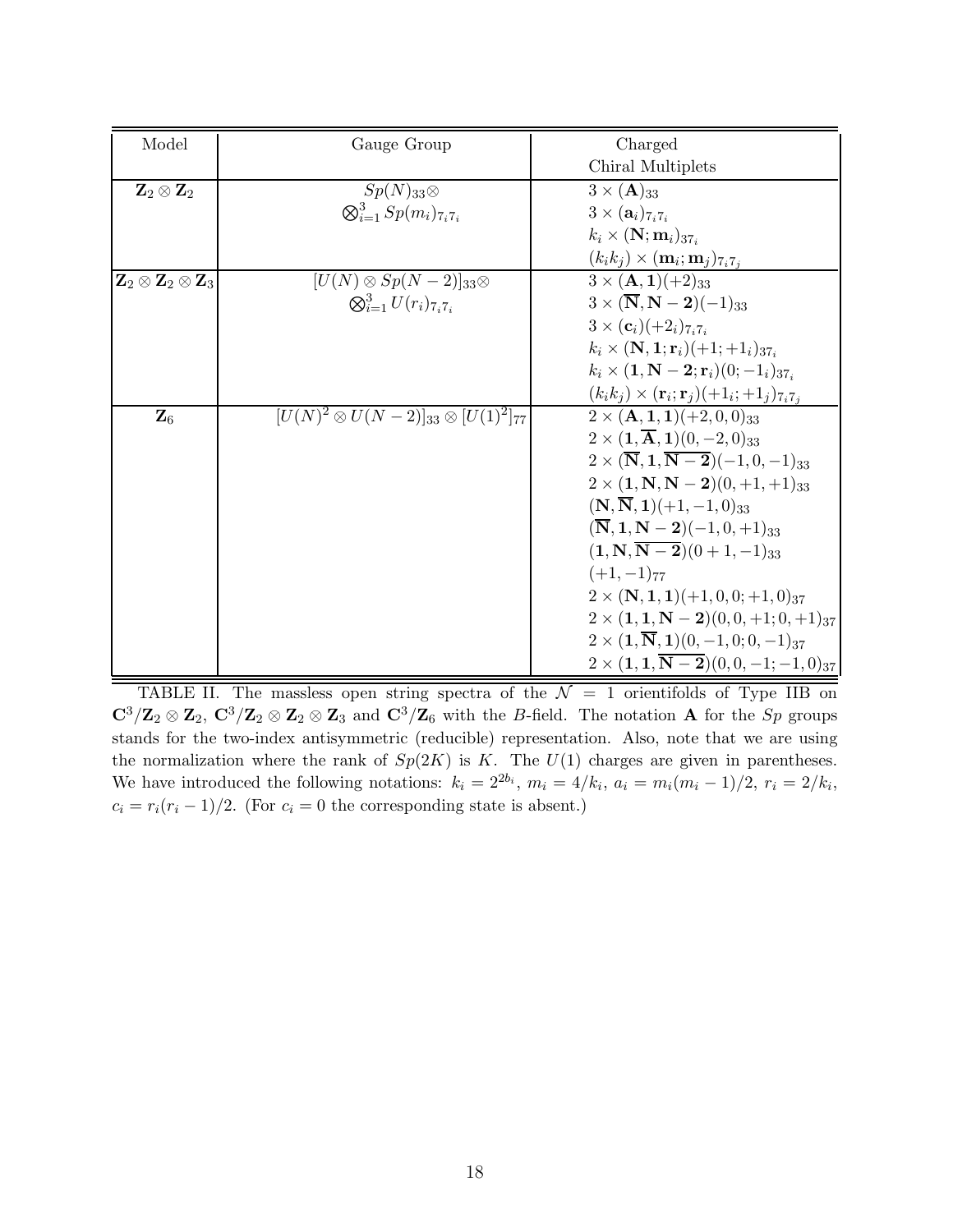<span id="page-18-0"></span>

| Model          | Gauge Group                                          | Charged Bosons                                                                                                                                                                                                                                                                                                                                                                                                                                                                                                                   | Charged Fermions                                                                                                                                                                                                                                                                                                                                                                                                        |
|----------------|------------------------------------------------------|----------------------------------------------------------------------------------------------------------------------------------------------------------------------------------------------------------------------------------------------------------------------------------------------------------------------------------------------------------------------------------------------------------------------------------------------------------------------------------------------------------------------------------|-------------------------------------------------------------------------------------------------------------------------------------------------------------------------------------------------------------------------------------------------------------------------------------------------------------------------------------------------------------------------------------------------------------------------|
| $\mathbf{Z}_4$ | $[U(N)^2]_{33} \otimes [U(1)^2]_{77}$                | $[(1,1)_b]_{33}$<br>$\frac{1}{2}$ [( <b>Adj</b> , <b>1</b> ) <sub>b</sub> ] <sub>33</sub><br>$\frac{1}{2}$ [(1, <b>Adj</b> ) <sub>b</sub> ] <sub>33</sub><br>$[({\bf A},{\bf 1})_b]_{33}$<br>$[(\mathbf{1},\mathbf{A})_b]_{33}$<br>$[(\mathbf{N},\mathbf{N})_b]_{33}$                                                                                                                                                                                                                                                            | $[(\mathbf{N},\overline{\mathbf{N}})_f]_{33}$<br>$[(\overline{\mathbf{N}},\mathbf{N})_f]_{33}$<br>$[({\bf A},{\bf 1})_f]_{33}$<br>$[(1, A)f]_{33}$<br>$[(\mathbf{N},\mathbf{N})_f]_{33}$                                                                                                                                                                                                                                |
|                |                                                      | $2 \times [(1,1)_b]_{77}$<br>$2 \times [({\bf N},{\bf 1})_b]_{37}$                                                                                                                                                                                                                                                                                                                                                                                                                                                               | $3 \times [(1,1)_f]_{77}$<br>$2 \times [({\bf N},{\bf 1})_f]_{37}$                                                                                                                                                                                                                                                                                                                                                      |
|                |                                                      | $2 \times [(1, N)b]_{37}$                                                                                                                                                                                                                                                                                                                                                                                                                                                                                                        | $2 \times [(1, N)_f]_{37}$                                                                                                                                                                                                                                                                                                                                                                                              |
| $\mathbf{Z}_6$ | $[U(N)^2 \otimes U(N-1)]_{33} \otimes [U(1)^2]_{77}$ | $3 \times \frac{1}{2}[(1,1,1)_b]_{33}$<br>$\frac{1}{2}$ [( <b>Adj</b> , <b>1</b> , <b>1</b> ) <sub>b</sub> ] <sub>33</sub><br>$\frac{1}{2}[(1, \text{Adj}, 1)_b]_{33}$<br>$\frac{1}{2}[(1,1,\mathbf{Adj})_{b}]_{33}$<br>$[({\bf A},{\bf 1},{\bf 1})_b]_{33}$<br>$[(1, A, 1)_b]_{33}$<br>$[(N, 1, N-1)_b]_{33}$<br>$[(1, N, \overline{N-1})_b]_{33}$<br>$[(1,1,1)_b]_{77}$<br>$2 \times \frac{1}{2} [(\mathbf{N}, \mathbf{1}, \mathbf{1})_b]_{37}$<br>$2 \times \frac{1}{2}[(1, N, 1)_b]_{37}$<br>$2 \times [(1, 1, N-1)_b]_{37}$ | $[(\mathbf{N},\overline{\mathbf{N}},\mathbf{1})_f]_{33}$<br>$[(\overline{\mathbf{N}},\mathbf{N},\mathbf{1})_f]_{33}$<br>$[(1,1,\mathbf{A})_f]_{33}$<br>$[(\mathbf{1},\mathbf{1},\overline{\mathbf{A}})_f]_{33}$<br>$[(N, N, 1)_f]_{33}$<br>$[(N, 1, \overline{N-1})_f]_{33}$<br>$[(1, N, N-1)_f]_{33}$<br>$3 \times [(1,1,1)_f]_{77}$<br>$2 \times [({\bf N},{\bf 1},{\bf 1})_f]_{37}$<br>$2 \times [(1, N, 1)_f]_{37}$ |

TABLE III. The massless open string spectra of the  $\mathcal{N} = 0$  orientifolds of Type IIB on  $C \otimes (C^2/\mathbb{Z}_4)$  and  $C \otimes (C^2/\mathbb{Z}_6)$  with the B-field. The subscript "b" indicates that the corresponding field consists of the bosonic content of a hypermultiplet. (Thus,  $\frac{1}{2}$  of this content corresponds to a complex scalar.) The subscript " $f$ " indicates that the corresponding field consists of the fermionic content of a hypermultiplet (that is, of one left-handed and one right-handed chiral fermion in the corresponding representation of the gauge group). The notation Adj stands for the adjoint representation (not including the  $U(1)$  factor). The  $U(1)$  charges are not shown.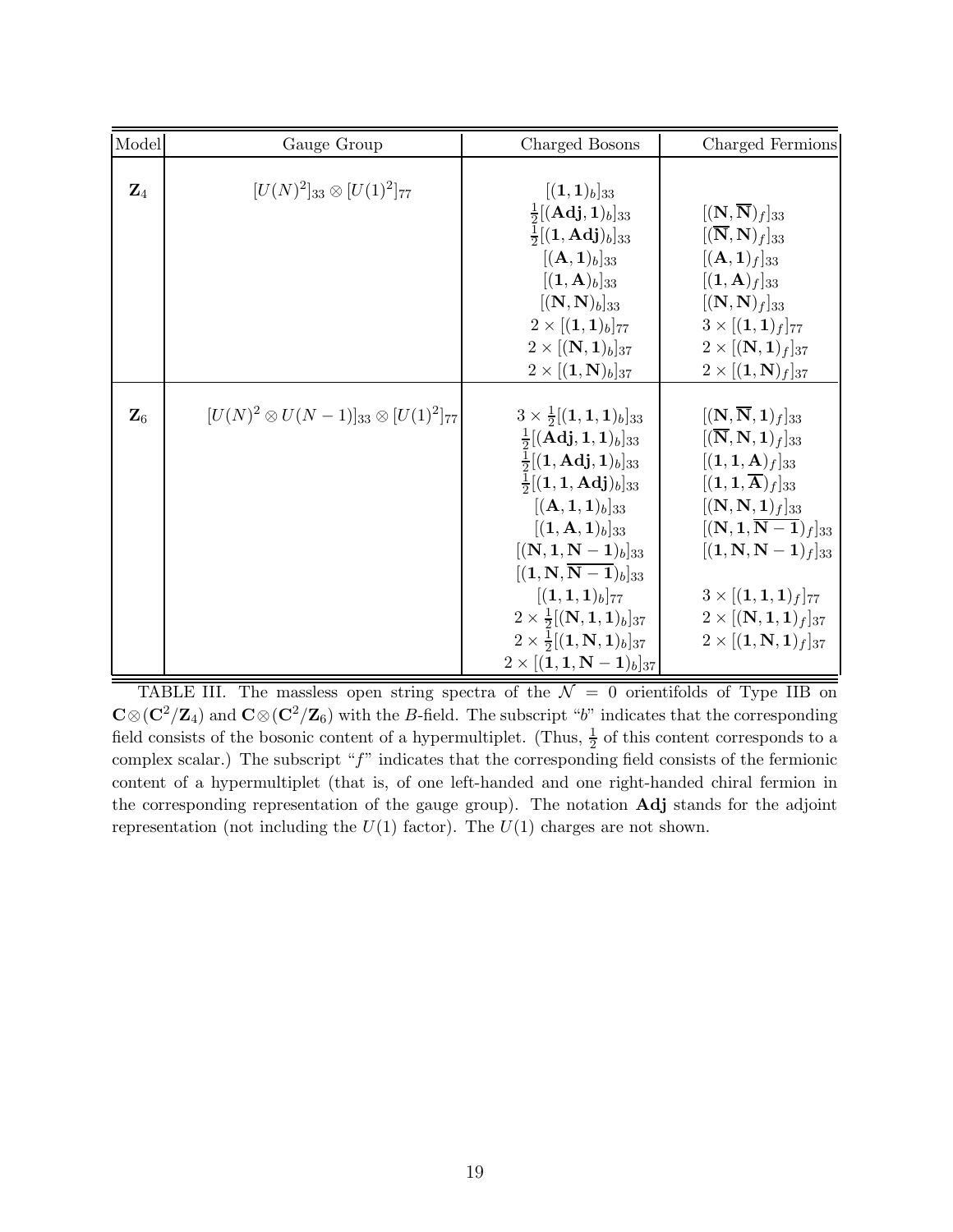<span id="page-19-0"></span>

| Model                                                        | Gauge Group                            | Charged Complex Bosons                                                                              |
|--------------------------------------------------------------|----------------------------------------|-----------------------------------------------------------------------------------------------------|
| $\mathbf{Z}_2 \otimes \mathbf{Z}_2 \otimes \mathbf{Z}_3$ , T | $[U(N)\otimes Sp(N-2)]_{33}\otimes$    | $3 \times [({\bf A},{\bf 1})(+2)_c]_{33}$                                                           |
|                                                              | $\otimes_{i=1}^{3} [U(r_i)]_{7_i 7_i}$ | $3 \times [(\overline{\mathbf{N}}, \mathbf{N}-\mathbf{2})(-1)_c]_{33}$                              |
|                                                              |                                        | $3 \times [(1_i)(+r_i)_c]_{7,7}$                                                                    |
|                                                              |                                        | $k_1 \times [({\bf N},{\bf 1};{\bf r}_1)(+1;+1_1)_c]_{37_1}$                                        |
|                                                              |                                        | $k_1 \times [(1, N - 2; r_1)(0; -1_1)_c]_{37_1}$                                                    |
|                                                              |                                        | $(k_2k_3) \times [(\mathbf{r}_2; \mathbf{r}_3)(+1_2;+1_3)_c]_{7_27_3}$                              |
|                                                              |                                        | $k_s \times [({\bf N},{\bf 1};{\bf r}_s)(+1;-1_s)_c]_{37_s}$                                        |
|                                                              |                                        | $k_s \times [(\overline{\mathbf{N}}, \mathbf{1}; \mathbf{r}_s)(-1; +1_s)_c]_{37_s}$                 |
|                                                              |                                        | $(k_1k_s)\times[(\mathbf{r}_1;\mathbf{r}_s)(+1_1;-1_s)_c]_{7_17_s}$                                 |
|                                                              |                                        | Charged Chiral Fermions                                                                             |
|                                                              |                                        | $[({\bf Adj},{\bf 1})(0)_L]_{33}$                                                                   |
|                                                              |                                        | $[(\mathbf{1},\mathbf{a})(0)_L]_{33}$                                                               |
|                                                              |                                        | $2 \times [(1,1)(0)_L]_{33}$                                                                        |
|                                                              |                                        | $[(S,1)(+2)_L]_{33}$                                                                                |
|                                                              |                                        | $2 \times [({\bf A}, {\bf 1})(+2)_L]_{33}$                                                          |
|                                                              |                                        | $3 \times [(\overline{\mathbf{N}}, \mathbf{N}-\mathbf{2})(-1)_L]_{33}$                              |
|                                                              |                                        | $[(\mathbf{p}_i)(+2_i)_L]_{7,7}$                                                                    |
|                                                              |                                        | $2 \times [({\bf c}_i)(+2_i)_L]_{7_i7_i}$                                                           |
|                                                              |                                        | $[(\mathbf{q}_i)(0_i)_L]_{7,7}$                                                                     |
|                                                              |                                        | $2 \times [(1_i)(0)_L]_{7_i7_i}$                                                                    |
|                                                              |                                        | $k_1 \times [({\bf N},{\bf 1};{\bf r}_1)(+1;+1_1)_L]_{37_1}$                                        |
|                                                              |                                        | $k_1 \times [(1, N - 2; r_1)(0; -1_1)_L]_{37_1}$                                                    |
|                                                              |                                        | $(k_2k_3) \times [(\mathbf{r}_2, \mathbf{1}_2; \mathbf{r}_3, \mathbf{1}_3)(+1_2; +1_3)_L]_{7_27_3}$ |
|                                                              |                                        | $k_s \times [(\overline{\mathbf{N}}, \mathbf{1}; \mathbf{r}_s)(-1; -1_s)_L]_{37_s}$                 |
|                                                              |                                        | $k_s \times [(1, N - 2; r_s)(0; +1_s)_L]_{37_s}$                                                    |
|                                                              |                                        | $(k_1k_s) \times [(\mathbf{r}_1, \mathbf{r}_s)(-1_1; -1_s)_L]_{7_17_s}$                             |

TABLE IV. The massless open string spectrum of the  $\mathcal{N} = 0$  orientifold of Type IIB on  $\mathbb{C}^3/\mathbb{Z}_2 \otimes \mathbb{Z}_2 \otimes \mathbb{Z}_3$  with the B-field. The subscript "c" indicates that the corresponding field is a complex boson. The subscript " $L$ " indicates that the corresponding field is a left-handed chiral fermion. The notation S stands for the two-index symmetric representation of  $SU(N)$ . The notation **Adj** stands for the  $N^2 - 1$  dimensional adjoint representation of  $SU(N)$ , whereas a stands for the  $N(N-1)/2-1$  dimensional traceless antisymmetric representation of  $Sp(N)$ . Also,  $s = 2, 3$ , and  $k_i, r_i, c_i$  were defined in Table II. Here we have introduced the following notation:  $p_i = r_i(r_i + 1)/2$ ,  $q_i = r_i^2 - 1$ . (For  $q_i = 0$  the corresponding state is absent.) The  $U(1)$  charges are given in parentheses.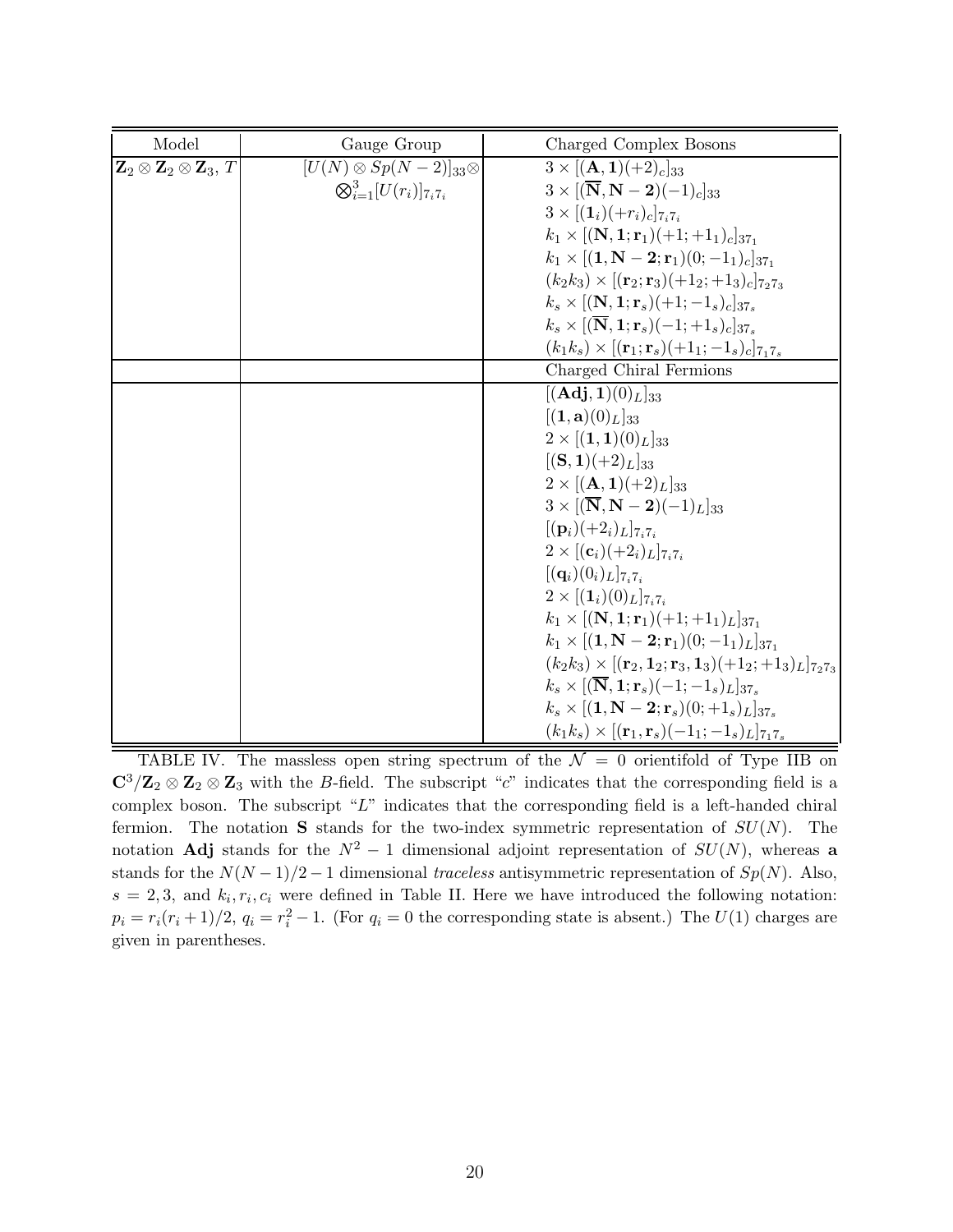<span id="page-20-0"></span>

| Model              | Gauge Group                                                 | Charged Complex Bosons                                                                                 |
|--------------------|-------------------------------------------------------------|--------------------------------------------------------------------------------------------------------|
| $\mathbf{Z}_6$ , T | $\sqrt{[U(N)^2 \otimes U(N-2)]_{33} \otimes [U(1)^2]_{77}}$ | $2 \times [({\bf A},{\bf 1},{\bf 1})(+2,0,0)_c]_{33}$                                                  |
|                    |                                                             | $2 \times [(1,\overline{A},1)(0,-2,0)_c]_{33}$                                                         |
|                    |                                                             | $2 \times [({\overline {\bf N}},{\bf 1},{\overline {\bf N-2}})(-1,0,-1)_c]_{33}$                       |
|                    |                                                             | $2 \times [(1, N, N - 2)(0, +1, +1)_c]_{33}$                                                           |
|                    |                                                             | $[(\overline{\bf N},{\bf 1},{\bf N-2})(-1,0,+1)_c]_{33}$                                               |
|                    |                                                             | $[(1, N, N-2)(0, +1, -1)_c]_{33}$                                                                      |
|                    |                                                             | $[(N,\overline{N},1)(+1,-1,0)_c]_{33}$                                                                 |
|                    |                                                             | $[ (+1, -1)_{c}]_{77}$                                                                                 |
|                    |                                                             | $2 \times [({\bf N},{\bf 1},{\bf 1})(+1,0,0;0,+1)_c]_{37}$                                             |
|                    |                                                             | $2 \times [(1, N, 1)(0, +1, 0; +1, 0)_c]_{37}$                                                         |
|                    |                                                             | $2 \times [(\overline{\mathbf{N}}, \mathbf{1}, \mathbf{1})(-1, 0, 0; 0, -1)_{c}]_{37}$                 |
|                    |                                                             | $2 \times [(1,\overline{N},1)(0,-1,0;-1,0)_c]_{37}$                                                    |
|                    |                                                             | Charged Chiral Fermions                                                                                |
|                    |                                                             | $[(\mathbf{A}, \mathbf{1}, \mathbf{1})(+2, 0, 0)_L]_{33}$                                              |
|                    |                                                             | $[(1,\overline{\mathbf{A}},1)(0,-2,0)_L]_{33}$                                                         |
|                    |                                                             | $[(\overline{\mathbf{N}}, \mathbf{1}, \overline{\mathbf{N-2}})(-1, 0, -1)_{L}]_{33}$                   |
|                    |                                                             | $[(1, N, N-2)(0, +1, +1)_L]_{33}$<br>$2 \times [(\overline{\bf N},{\bf 1},{\bf N-2})(-1,0,+1)_L]_{33}$ |
|                    |                                                             | $2 \times [(1, N, N-2)(0, +1, -1)_L]_{33}$                                                             |
|                    |                                                             | $2 \times [(\mathbf{N}, \overline{\mathbf{N}}, \mathbf{1})(+1, -1, 0)_L]_{33}$                         |
|                    |                                                             | $[(N, N, 1)(+1, +1, 0)_L]_{33}$                                                                        |
|                    |                                                             | $[(\overline{\mathbf{N}}, \overline{\mathbf{N}}, \mathbf{1})(-1, -1, 0)_L]_{33}]$                      |
|                    |                                                             | $[(1, 1, A)(0, 0, +2)_L]_{33}$                                                                         |
|                    |                                                             | $[(\mathbf{1},\mathbf{1},\overline{\mathbf{A}})(0,0,-2)_L]_{33}$                                       |
|                    |                                                             | $2 \times [(+1,-1)L]_{77}$                                                                             |
|                    |                                                             | $[ (+1, +1)_{L}]_{77}$                                                                                 |
|                    |                                                             | $[(-1,-1)_L]_{77}$                                                                                     |
|                    |                                                             | $2 \times [(\overline{\mathbf{N}}, \mathbf{1}, \mathbf{1})(-1, 0, 0; -1, 0)]_{L_{37}}$                 |
|                    |                                                             | $2 \times [(1, 1, \overline{N-2})(0, 0, -1; 0, -1)_L]_{37}$                                            |
|                    |                                                             | $2 \times [(1, N, 1)(0, +1, 0; 0, +1)_L]_{37}$                                                         |
|                    |                                                             | $2 \times [(1, 1, N - 2)(0, 0, +1; +1, 0)_L]_{37}$                                                     |

TABLE V. The massless open string spectrum of the  $\mathcal{N}=0$  orientifold of Type IIB on  $\mathbb{C}^3/\mathbb{Z}_6$ with the B-field. The subscript "c" indicates that the corresponding field is a complex boson. The subscript "L" indicates that the corresponding field is a left-handed chiral fermion. The  $U(1)$ charges are given in parentheses.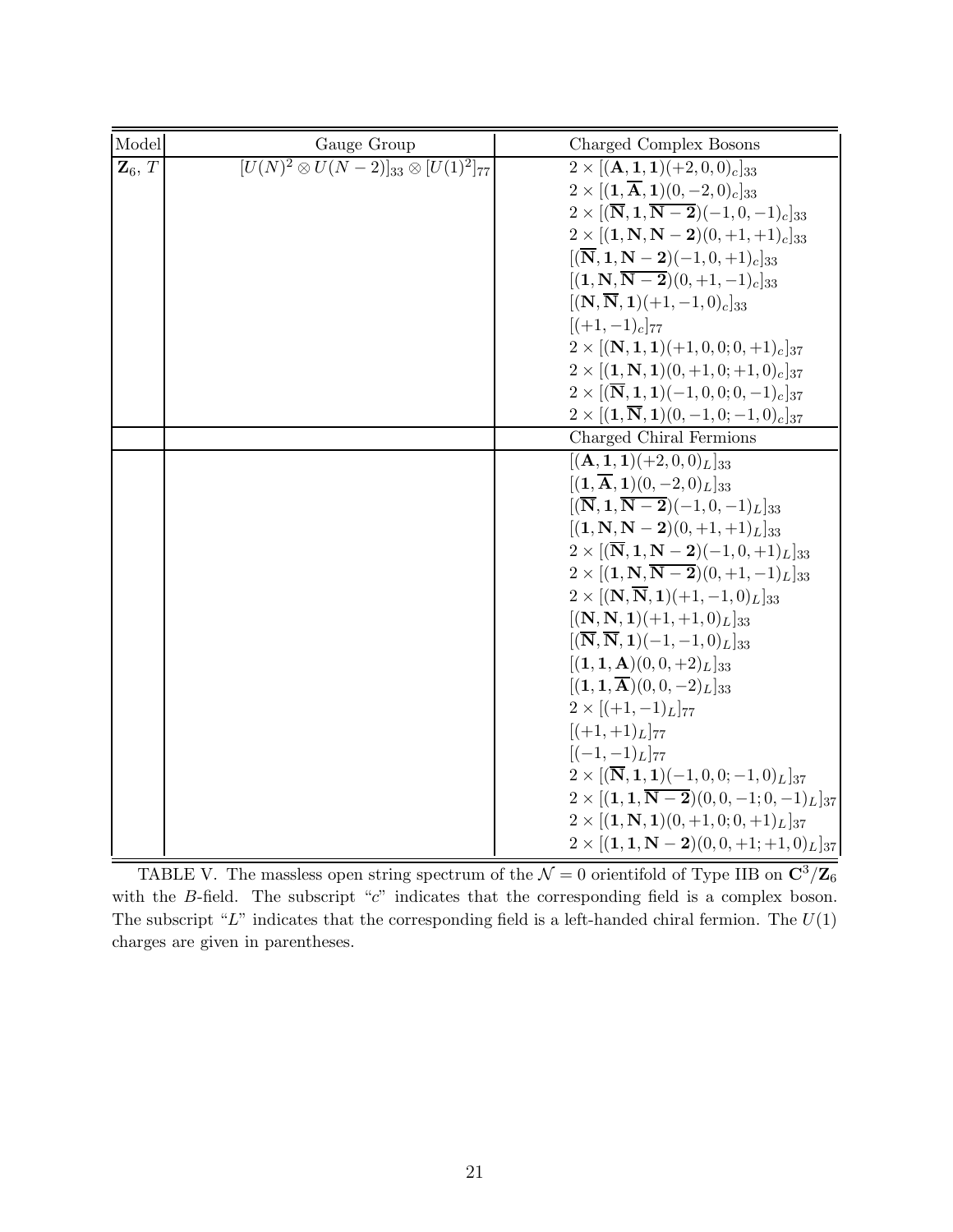# REFERENCES

<span id="page-21-0"></span> $|1|$  See, e.g.,

I.R. Klebanov, "World Volume Approach to Absorption by Non-dilatonic Branes", Nucl. Phys. B496 (1997) 231, [hep-th/9702076](http://arxiv.org/abs/hep-th/9702076);

S.S. Gubser and I.R. Klebanov, "Absorption by Branes and Schwinger Terms in the World Volume Theory", Phys. Lett. B413 (1997) 41, [hep-th/9708005](http://arxiv.org/abs/hep-th/9708005);

J.M. Maldacena, "The Large N Limit of Superconformal Field Theories and Supergravity", [hep-th/9711200;](http://arxiv.org/abs/hep-th/9711200)

S.S. Gubser, I.R. Klebanov and A.M. Polyakov, "Gauge Theory Correlators from Non-Critical String Theory", [hep-th/9802109](http://arxiv.org/abs/hep-th/9802109);

E. Witten, "Anti-de Sitter Space And Holography", [hep-th/9802150;](http://arxiv.org/abs/hep-th/9802150) "Anti-de Sitter Space, Thermal Phase Transition, And Confinement In Gauge Theories", [hep](http://arxiv.org/abs/hep-th/9803131)[th/9803131](http://arxiv.org/abs/hep-th/9803131).

- [2] S. Kachru and E. Silverstein, "4d Conformal Field Theories and Strings on Orbifolds", Phys. Rev. Lett. 80 (1998) 4855, [hep-th/9802183.](http://arxiv.org/abs/hep-th/9802183)
- [3] A. Lawrence, N. Nekrasov and C. Vafa, "On Conformal Theories in Four Dimensions", [hep-th/9803015](http://arxiv.org/abs/hep-th/9803015).
- [4] M. Bershadsky, Z. Kakushadze and C. Vafa, "String Expansion as Large N Expansion of Gauge Theories", Nucl. Phys. B523 (1998) 59, [hep-th/9803076.](http://arxiv.org/abs/hep-th/9803076)
- [5] G. 't Hooft, "A Planar Diagram Theory For Strong Interactions", Nucl. Phys. B72 (1974) 461.
- [6] E.Witten, "Chern-Simons Gauge Theory As A String Theory", [hep-th/9207094](http://arxiv.org/abs/hep-th/9207094).
- [7] Z. Kakushadze, "Gauge Theories from Orientifolds and Large N Limit", Nucl. Phys. B529 (1998) 157, [hep-th/9803214](http://arxiv.org/abs/hep-th/9803214).
- [8] M. Bershadsky and A. Johansen, "Large N limit of orbifold field theories", [hep](http://arxiv.org/abs/hep-th/9803249)[th/9803249](http://arxiv.org/abs/hep-th/9803249).
- [9] Z. Kakushadze, G. Shiu and S.-H.H. Tye, "Type IIB Orientifolds, F-theory, Type I Strings on Orbifolds and Type I - Heterotic Duality", [hep-th/9804092.](http://arxiv.org/abs/hep-th/9804092)
- [10] Z. Kakushadze, "On Large N Gauge Theories from Orientifolds", [hep-th/9804184](http://arxiv.org/abs/hep-th/9804184).
- [11] Z. Kakushadze, "Anomaly Free Non-Supersymmetric Gauge Theories From Orientifolds", [hep-th/9806091](http://arxiv.org/abs/hep-th/9806091)
- [12] Z. Kakushadze, "String Expansion as 't Hooft's Expansion", [hep-th/9808019](http://arxiv.org/abs/hep-th/9808019).
- [13] Z. Kakushadze, "On Four Dimensional  $\mathcal{N} = 1$  Type I Compactifications", [hep](http://arxiv.org/abs/hep-th/9806008)[th/9806008](http://arxiv.org/abs/hep-th/9806008).
- [14] M. Bianchi, G. Pradisi and A. Sagnotti, "Toroidal Compactifications and Symmetry Breaking in Open String Theories", Nucl. Phys. **B376** (1992) 365; M. Bianchi, "A Note on Toroidal Compactifications of the Type I Superstring and Other Superstring Vacuum Configurations with 16 Supercharges", [hep-th/9711201.](http://arxiv.org/abs/hep-th/9711201)
- [15] E. Witen, "Toroidal Compactification Without Vector Structure", J. High Energy Phys. 02 (1998) 006, [hep-th/9712028.](http://arxiv.org/abs/hep-th/9712028)
- [16] Z. Kakushadze, G. Shiu and S.-H.H. Tye, "Type IIB Orientifolds with NS-NS Antisymmetric Tensor Backgrounds", Phys. Rev. D58 (1998) 086001, [hep-th/9803141](http://arxiv.org/abs/hep-th/9803141).
- [17] Z. Kakushadze, "Aspects of  $N = 1$  Type I-Heterotic Duality in Four Dimensions", Nucl. Phys. B512 (1998) 221, [hep-th/9704059](http://arxiv.org/abs/hep-th/9704059);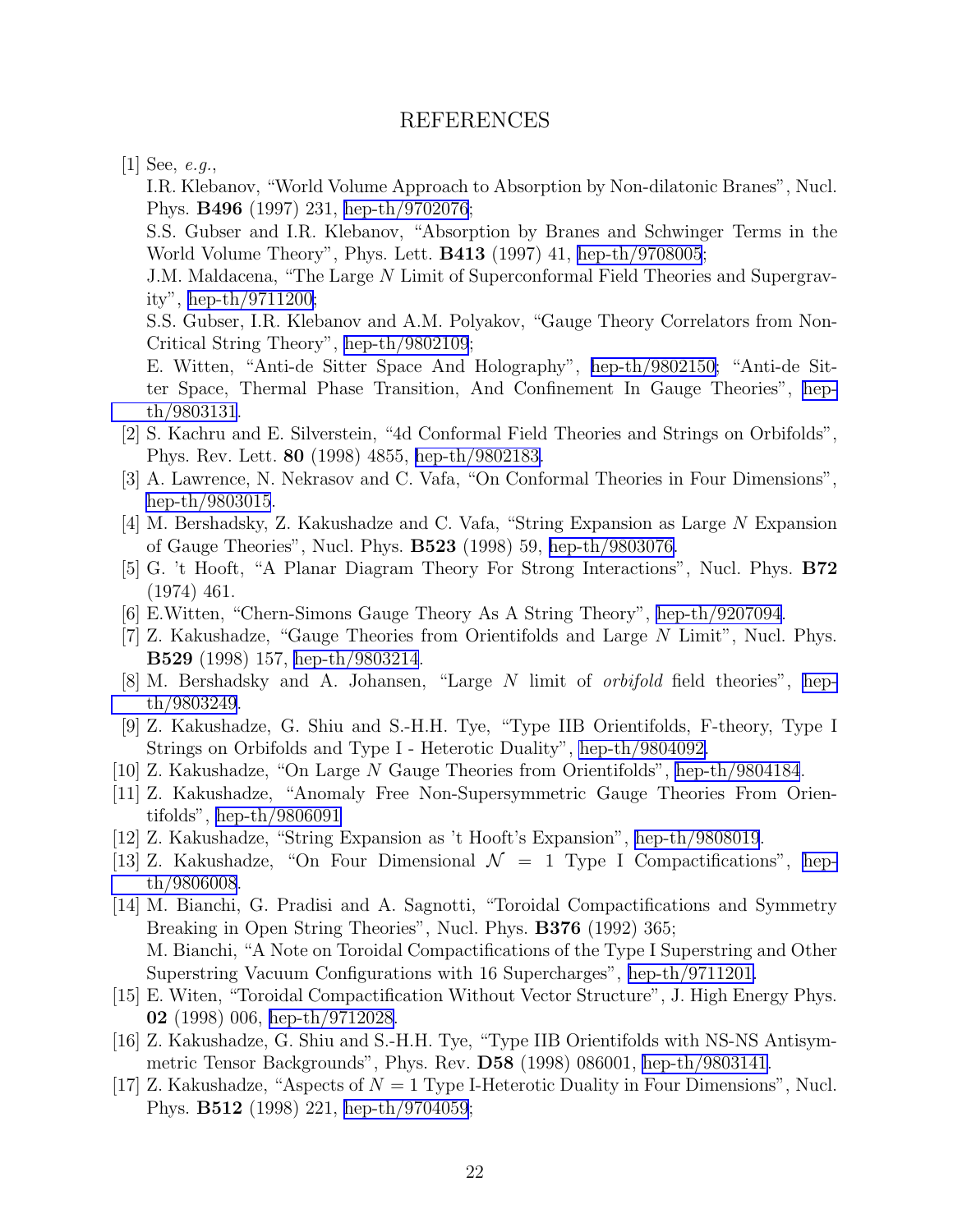<span id="page-22-0"></span>Z. Kakushadze and G. Shiu, "4D Chiral  $N = 1$  Type I Vacua with and without D5branes", Nucl. Phys. B520 (1998) 75, [hep-th/9706051](http://arxiv.org/abs/hep-th/9706051).

[18] G. Pradisi and A. Sagnotti, "Open String Orbifolds", Phys. Lett. B216 (1989) 59; M. Bianchi and A. Sagnotti, "On the Systematics of Open String Theories", Phys. Lett. B247 (1990) 517; "Twist Simmetry and Open String Wilson Lines", Nucl. Phys. B361 (1991) 519;

E.G. Gimon and J. Polchinski, "Consistency Conditions for Orientifolds and D-Manifolds", Phys. Rev. D54 (1996) 1667, [hep-th/9601038](http://arxiv.org/abs/hep-th/9601038);

E.G. Gimon and C.V. Johnson, "K3 Orientifolds", Nucl. Phys. B477 (1996) 715, [hep](http://arxiv.org/abs/hep-th/9604129)[th/9604129](http://arxiv.org/abs/hep-th/9604129);

A. Dabholkar and J. Park, "Strings on Orientifolds", Nucl. Phys. B477 (1996) 701, [hep-th/9604178](http://arxiv.org/abs/hep-th/9604178);

M. Berkooz and R.G. Leigh, "A  $D=4$  N=1 Orbifold of Type I Strings", Nucl. Phys. B483 (1997) 187, [hep-th/9605049](http://arxiv.org/abs/hep-th/9605049);

C. Angelantonj, M. Bianchi, G. Pradisi, A. Sagnotti and Ya.S. Stanev, "Chiral Asymmetry in Four-Dimensional Open-String Vacua", Phys. Lett. B385 (1996) 96, [hep](http://arxiv.org/abs/hep-th/9606169)[th/9606169](http://arxiv.org/abs/hep-th/9606169);

Z. Kakushadze and G. Shiu, "A Chiral  $N = 1$  Type I Vacuum in Four Dimensions and Its Heterotic Dual", Phys. Rev. D56 (1997) 3686, [hep-th/9705163](http://arxiv.org/abs/hep-th/9705163);

G. Zwart, "Four-dimensional  $N=1$   $Z_{N}\times Z_{M}$  Orientifolds", [hep-th/9708040;](http://arxiv.org/abs/hep-th/9708040)

G. Aldazabal, A. Font, L.E. Ibáñez and G. Violero, " $D=4$ ,  $N=1$ , Type IIB Orientifolds", [hep-th/9804026](http://arxiv.org/abs/hep-th/9804026).;

Z. Kakushadze, "A Three-Family SU(6) Type I Compactification", Phys. Lett. B434 (1998) 269, [hep-th/9804110;](http://arxiv.org/abs/hep-th/9804110) "A Three-Family  $SU(4)_c \otimes SU(2)_w \otimes U(1)$  Type I Vacuum", [hep-th/9806044](http://arxiv.org/abs/hep-th/9806044);

G. Shiu and S.-H.H. Tye, "TeV Scale Superstring and Extra Dimensions", [hep](http://arxiv.org/abs/hep-th/9805157)[th/9805157](http://arxiv.org/abs/hep-th/9805157);

J.D. Blum, "Anomaly Inflow at Singularities", [hep-th/9806012](http://arxiv.org/abs/hep-th/9806012);

R. Blumenhagen and A. Wisskirchen, "Spectra of 4D, N=1 Type I String Vacua on Non-Toroidal CY Threefolds", [hep-th/9806131;](http://arxiv.org/abs/hep-th/9806131)

Z. Kakushadze and S.-H.H. Tye, "Three Generations in Type I Compactifications", [hep-th/9806143](http://arxiv.org/abs/hep-th/9806143).

[19] J. Polchinski, "Tensors from K3 Orientifolds", Phys. Rev. D55 (1997) 6423, [hep](http://arxiv.org/abs/hep-th/9606165)[th/9606165](http://arxiv.org/abs/hep-th/9606165);

E.G. Gimon and C.V. Johnson, "Multiple Realisations of  $N=1$  Vacua in Six Dimensions", Nucl. Phys. B479 (1996) 285, [hep-th/9606176;](http://arxiv.org/abs/hep-th/9606176)

J.D. Blum, "F Theory Orientifolds, M Theory Orientifolds, and Twisted Strings", Nucl. Phys. B486 (1997) 34, [hep-th/9608053](http://arxiv.org/abs/hep-th/9608053);

P. Berglund and E.G. Gimon, "On the Complementarity of F-theory, Orientifolds, and Heterotic Strings", Nucl. Phys. B525 (1998) 73, [hep-th/9803168](http://arxiv.org/abs/hep-th/9803168).

- [20] I.R. Klebanov and E. Witten, "Superconformal Field Theory on Threebranes at a Calabi-Yau Singularity", [hep-th/9807080](http://arxiv.org/abs/hep-th/9807080).
- [21] C. Vafa, "Evidence for F-theory", Nucl. Phys. B469 (1996) 403, [hep-th/9602022](http://arxiv.org/abs/hep-th/9602022).
- [22] M. Bershadsky, T. Pantev and V. Sadov, "F-Theory with Quantized Fluxes", [hep](http://arxiv.org/abs/hep-th/9805056)[th/9805056](http://arxiv.org/abs/hep-th/9805056).